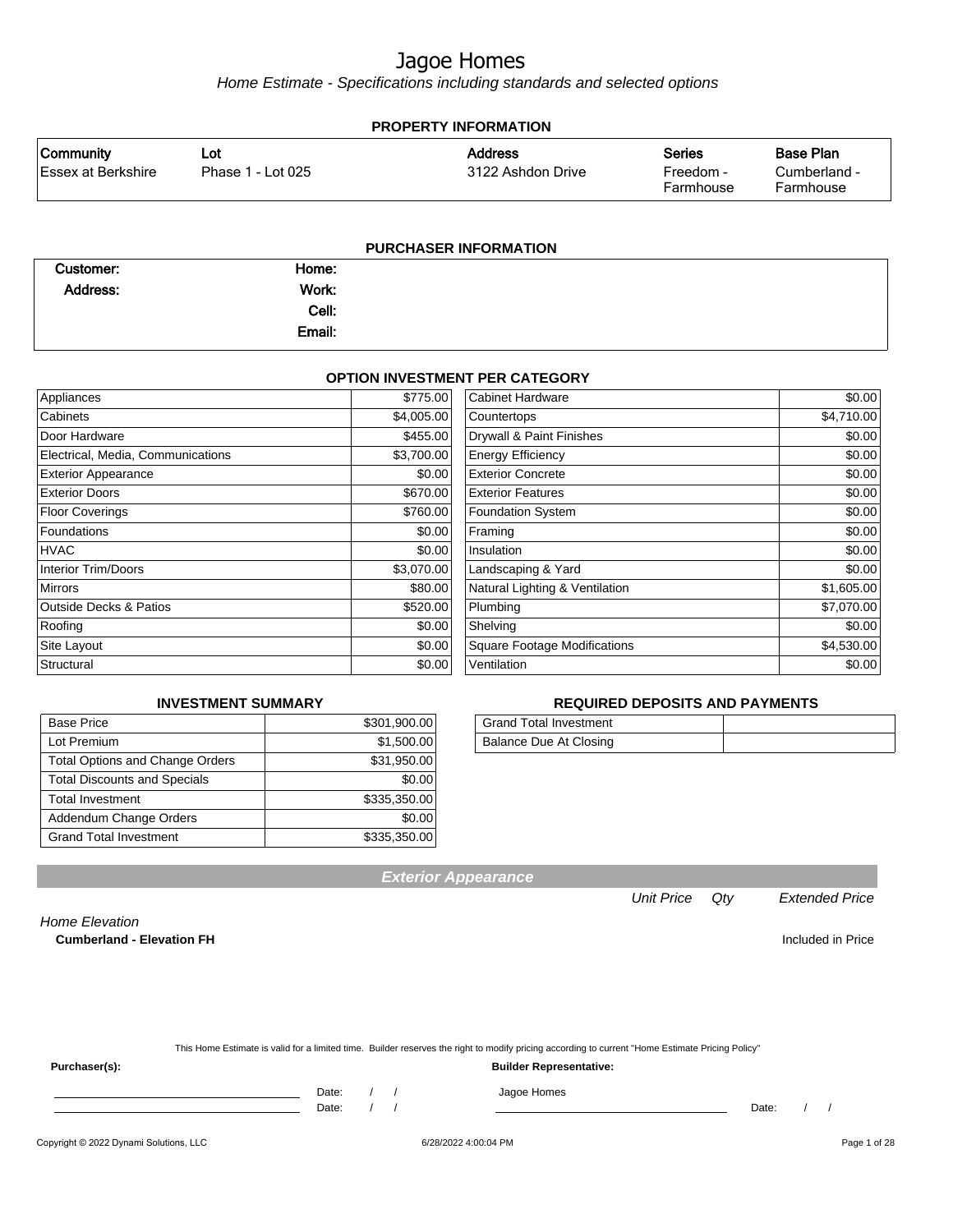Home Estimate - Specifications including standards and selected options

|                                                                   |                                                                                                                                                                             | <b>PROPERTY INFORMATION</b>         |                                         |     |                                               |
|-------------------------------------------------------------------|-----------------------------------------------------------------------------------------------------------------------------------------------------------------------------|-------------------------------------|-----------------------------------------|-----|-----------------------------------------------|
| Community<br><b>Essex at Berkshire</b>                            | Lot<br>Phase 1 - Lot 025                                                                                                                                                    | <b>Address</b><br>3122 Ashdon Drive | <b>Series</b><br>Freedom -<br>Farmhouse |     | <b>Base Plan</b><br>Cumberland -<br>Farmhouse |
|                                                                   |                                                                                                                                                                             | <b>Exterior Appearance</b>          |                                         |     |                                               |
|                                                                   |                                                                                                                                                                             |                                     | <b>Unit Price</b>                       | Qty | <b>Extended Price</b>                         |
| <b>Cultured Stone</b><br><b>Cultured Stone</b><br>Color           |                                                                                                                                                                             |                                     |                                         |     | \$0.00                                        |
|                                                                   | Selected Color: Cutface Kentucky                                                                                                                                            |                                     |                                         |     | Included in Price                             |
|                                                                   |                                                                                                                                                                             | <b>Foundation System</b>            |                                         |     |                                               |
|                                                                   |                                                                                                                                                                             |                                     | <b>Unit Price</b>                       | Qty | <b>Extended Price</b>                         |
| <b>Foundation System</b>                                          |                                                                                                                                                                             |                                     |                                         |     |                                               |
| <b>Insulated Concrete Slab</b>                                    |                                                                                                                                                                             |                                     |                                         |     | Included in Price                             |
|                                                                   |                                                                                                                                                                             | <b>Energy Efficiency</b>            |                                         |     |                                               |
|                                                                   |                                                                                                                                                                             |                                     | <b>Unit Price</b>                       | Qty | <b>Extended Price</b>                         |
| <b>HERS Rating</b><br>HERS Rated Home (Less than 85 Score)        |                                                                                                                                                                             |                                     |                                         |     | Included in Price                             |
|                                                                   | Note - Jagoe Homes receives all applicable rebates for energy efficiency, utilities,<br>manufacturers, etc. Rebates have been reflected as a discount in Base Price of Home |                                     |                                         |     |                                               |
|                                                                   |                                                                                                                                                                             | <b>Square Footage Modifications</b> |                                         |     |                                               |
|                                                                   |                                                                                                                                                                             |                                     | <b>Unit Price</b>                       | Qty | <b>Extended Price</b>                         |
| <b>Square Footage Modifications</b>                               |                                                                                                                                                                             |                                     |                                         |     |                                               |
| <b>Convert Two-Story Foyer to 4th Bedroom</b>                     |                                                                                                                                                                             |                                     |                                         |     | \$4,530.00                                    |
|                                                                   |                                                                                                                                                                             | <b>Structural</b>                   |                                         |     |                                               |
|                                                                   |                                                                                                                                                                             |                                     | <b>Unit Price</b>                       | Qty | <b>Extended Price</b>                         |
| Concrete Slab<br>Barrier, Termite Warranty 1 year                 | Concrete Slab 4" thick (avg), 3500 psi, Slab fill 6" minimum, 6 mil polyethylene Vapor                                                                                      |                                     |                                         |     | Included in Price                             |
| <b>Foundation Block</b><br><b>Foundation Block Size 8"x8"x16"</b> |                                                                                                                                                                             |                                     |                                         |     | Included in Price                             |
| <b>Foundation Drain</b>                                           |                                                                                                                                                                             |                                     |                                         |     |                                               |
| <b>Foundation Drain - Gravel French Drain</b>                     |                                                                                                                                                                             |                                     |                                         |     | Included in Price                             |
|                                                                   |                                                                                                                                                                             |                                     |                                         |     |                                               |
|                                                                   |                                                                                                                                                                             |                                     |                                         |     |                                               |
|                                                                   |                                                                                                                                                                             |                                     |                                         |     |                                               |

This Home Estimate is valid for a limited time. Builder reserves the right to modify pricing according to current "Home Estimate Pricing Policy"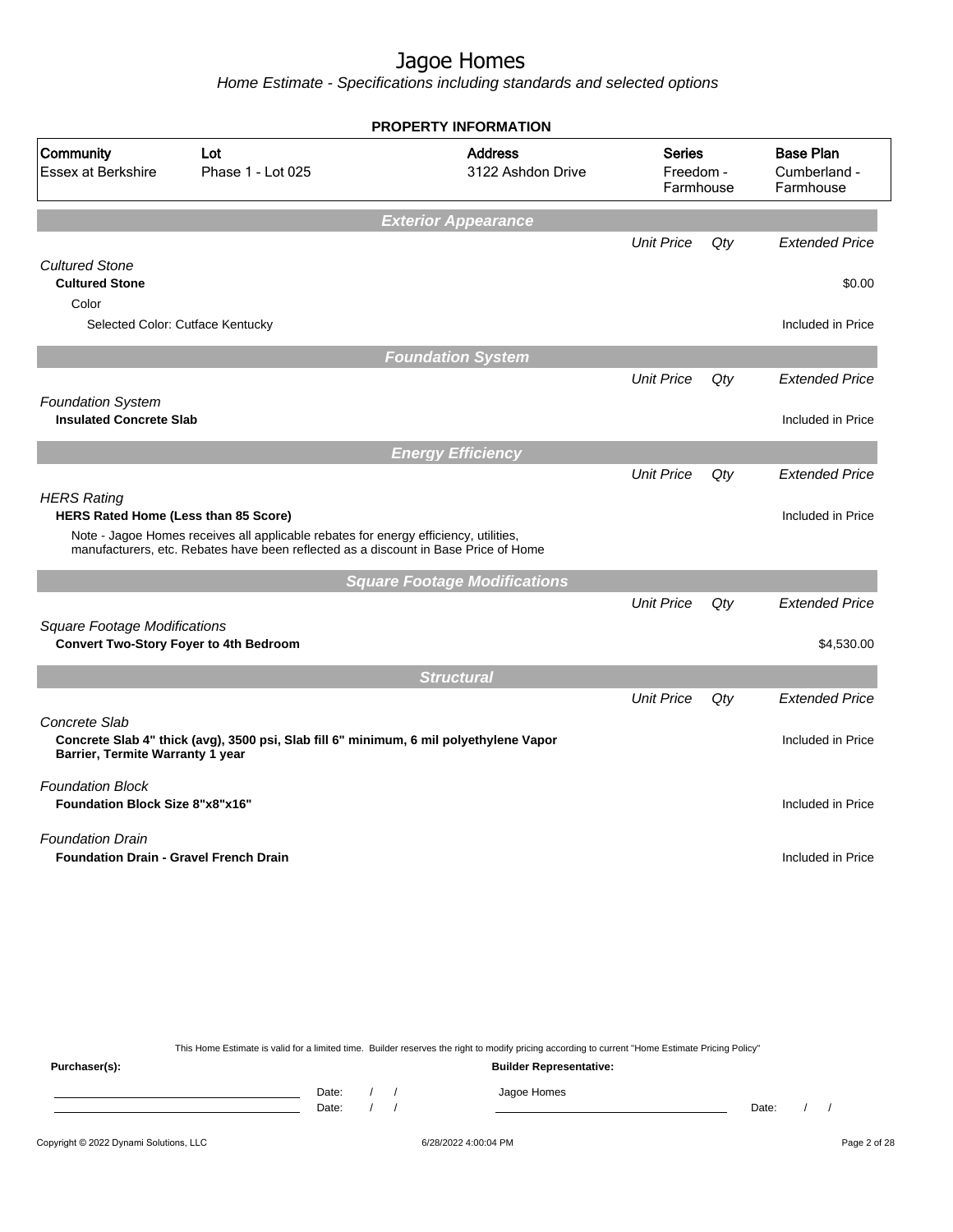Home Estimate - Specifications including standards and selected options

|                                                                 |                                                                                                 | <b>PROPERTY INFORMATION</b>         |                                         |     |                                               |
|-----------------------------------------------------------------|-------------------------------------------------------------------------------------------------|-------------------------------------|-----------------------------------------|-----|-----------------------------------------------|
| Community<br><b>Essex at Berkshire</b>                          | Lot<br>Phase 1 - Lot 025                                                                        | <b>Address</b><br>3122 Ashdon Drive | <b>Series</b><br>Freedom -<br>Farmhouse |     | <b>Base Plan</b><br>Cumberland -<br>Farmhouse |
|                                                                 |                                                                                                 | <b>Outside Decks &amp; Patios</b>   |                                         |     |                                               |
|                                                                 |                                                                                                 |                                     | <b>Unit Price</b>                       | Qty | <b>Extended Price</b>                         |
| Finish                                                          | Outside Retreat Concrete Patio or Covered Patio<br>12' Wide x 12' Deep Concrete Patio, 3500 psi |                                     |                                         |     | \$520.00                                      |
| Selected Finish: Broom Finish                                   |                                                                                                 |                                     |                                         |     | Included in Price                             |
|                                                                 |                                                                                                 | <b>Exterior Doors</b>               |                                         |     |                                               |
|                                                                 |                                                                                                 |                                     | <b>Unit Price</b>                       | Qty | <b>Extended Price</b>                         |
| <b>Front Entry Door</b>                                         |                                                                                                 |                                     |                                         |     |                                               |
|                                                                 | HD Smooth Steel 3/0 Painted 4 Lite Hollister MHD-404-S04-1                                      |                                     |                                         |     | Included in Price                             |
|                                                                 | Consult with Design Coordinator for Glass Pattern, Door Handle, and Paint Selections.           |                                     |                                         |     |                                               |
| <b>Glass Pattern</b>                                            |                                                                                                 |                                     |                                         |     |                                               |
| Selected Glass Pattern: Clear                                   |                                                                                                 |                                     |                                         |     | Included in Price                             |
| 16' Craftsman Garage Overhead Door                              | Farmhouse Carriage House Stamped 16x7 Garage Door                                               |                                     |                                         |     | Included in Price                             |
|                                                                 | CHI 5250   Stamped Carriage House Steel   No Decorative Hardware                                |                                     |                                         |     |                                               |
| Color                                                           |                                                                                                 |                                     |                                         |     |                                               |
| Selected Color: White                                           |                                                                                                 |                                     |                                         |     | Included in Price                             |
| Dining Area Patio Door                                          |                                                                                                 |                                     |                                         |     |                                               |
|                                                                 | Vinyl 6/0 Sliding Door w/ NO Grilles, Screen, and 1/0 Transom                                   |                                     |                                         |     | \$670.00                                      |
|                                                                 | Vinyl 6/0 Sliding Door w/ NO Grilles, Screen, and 1/0 Transom                                   |                                     |                                         |     |                                               |
| Color                                                           |                                                                                                 |                                     |                                         |     |                                               |
| Selected Color: White                                           |                                                                                                 |                                     |                                         |     | Included in Price                             |
| Garage-to-Home Door                                             | HD Steel Smooth 2 Panel Square 2/8 x 6/8 Door                                                   |                                     |                                         |     | \$0.00                                        |
| Smooth Finish<br><b>Primed for Paint</b>                        | Interior Door Paint Selection unless otherwise Specified                                        |                                     |                                         |     |                                               |
| Garage Door Opener<br>Garage Door Opener(s) with 2 Transmitters |                                                                                                 |                                     |                                         |     | Included in Price                             |

This Home Estimate is valid for a limited time. Builder reserves the right to modify pricing according to current "Home Estimate Pricing Policy"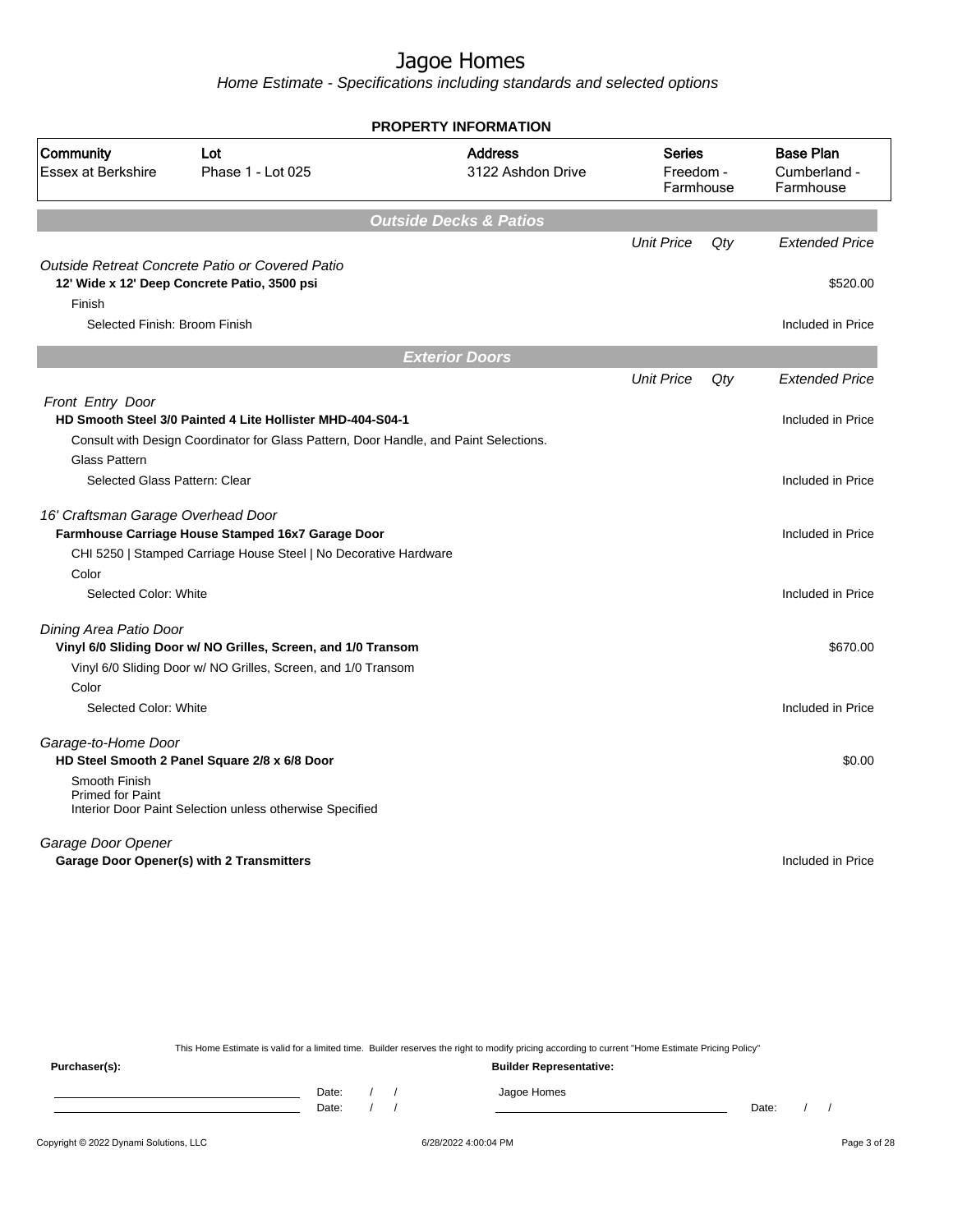Home Estimate - Specifications including standards and selected options

|                                          |                                                                                                                                                                                        | <b>PROPERTY INFORMATION</b>               |                                         |     |                                               |
|------------------------------------------|----------------------------------------------------------------------------------------------------------------------------------------------------------------------------------------|-------------------------------------------|-----------------------------------------|-----|-----------------------------------------------|
| Community<br><b>Essex at Berkshire</b>   | Lot<br>Phase 1 - Lot 025                                                                                                                                                               | <b>Address</b><br>3122 Ashdon Drive       | <b>Series</b><br>Freedom -<br>Farmhouse |     | <b>Base Plan</b><br>Cumberland -<br>Farmhouse |
|                                          |                                                                                                                                                                                        | <b>Natural Lighting &amp; Ventilation</b> |                                         |     |                                               |
|                                          |                                                                                                                                                                                        |                                           | <b>Unit Price</b>                       | Qty | <b>Extended Price</b>                         |
|                                          |                                                                                                                                                                                        |                                           |                                         |     |                                               |
| <b>Entire Home Windows</b>               | Vinyl Low E Single Hung Window w/ GBG & Half Screen                                                                                                                                    |                                           |                                         |     | Included in Price                             |
| confirm with New Home Consultant.        | Vinyl Low E Single Hung Window w/ GBG & Half Screen. Glass is Clear unless otherwise<br>noted. Grilles are between the glass. Grille patterns will differ based on Home Series. Please |                                           |                                         |     |                                               |
| <b>Window Color</b>                      |                                                                                                                                                                                        |                                           |                                         |     |                                               |
|                                          | Selected Window Color: White Exterior/White Interior                                                                                                                                   |                                           |                                         |     | Included in Price                             |
| Entire Home Additional Windows           |                                                                                                                                                                                        |                                           |                                         |     |                                               |
| <b>Screen</b>                            | Additional 4034 (approx 44" W x 73" H) Vinyl Low E Single Hung Window w/ GBG & Half                                                                                                    |                                           |                                         |     | \$545.00                                      |
|                                          | Vinyl Low E Single Hung Window w/ GBG & Half Screen. Grilles are between the glass. Grille<br>patterns will differ based on Home Series. Please confirm with New Home Consultant.      |                                           |                                         |     |                                               |
| (Bonus Room 3)                           | Technical Specification: This option is not available for the finished room over garage                                                                                                |                                           |                                         |     |                                               |
| <b>Window Color</b>                      |                                                                                                                                                                                        |                                           |                                         |     |                                               |
| Selected Window Color: White             |                                                                                                                                                                                        |                                           |                                         |     | Included in Price                             |
|                                          | <b>Comments: Family Room</b>                                                                                                                                                           |                                           |                                         |     |                                               |
| Entire Home Extended Jambs and Casing    |                                                                                                                                                                                        |                                           |                                         |     |                                               |
|                                          | <b>Extended Jambs and Casing (No Window Stool) Package for Windows</b>                                                                                                                 |                                           |                                         |     | Included in Price                             |
|                                          | Includes extended jambs and casing on all additional windows                                                                                                                           |                                           |                                         |     |                                               |
|                                          | <b>Extended Jambs and Casing for Additional Windows</b><br><b>Extended Jambs and Casing (No Window Stool) Package for Windows</b>                                                      |                                           |                                         |     | Included in Price                             |
|                                          | Includes extended jambs and casing on all additional windows                                                                                                                           |                                           |                                         |     |                                               |
| Entire Home Fixed Window/Transom         |                                                                                                                                                                                        |                                           |                                         |     |                                               |
|                                          | Vinyl Fixed Glass Transom 4 Lite ST2020 (Approx 24"W x 23"H) (N/A for SHOWER)                                                                                                          |                                           | \$210.00                                | 4   | \$840.00                                      |
| N/A for use in SHOWER.                   | Vinyl Fixed Glass 4 Lite Approx 24"W x 23"H Window. Placement predetermined per plan.<br>See New Home Consultant for details.                                                          |                                           |                                         |     |                                               |
|                                          | Technical Specification: ST2020 (23-3/8" x 22-5/8")                                                                                                                                    |                                           |                                         |     |                                               |
| <b>Glass Pattern</b>                     |                                                                                                                                                                                        |                                           |                                         |     |                                               |
| Selected Glass Pattern: Clear            |                                                                                                                                                                                        |                                           |                                         |     | Included in Price                             |
| <b>Comments: 3 - Foyer</b><br>1- Laundry |                                                                                                                                                                                        |                                           |                                         |     |                                               |
|                                          |                                                                                                                                                                                        |                                           |                                         |     |                                               |

This Home Estimate is valid for a limited time. Builder reserves the right to modify pricing according to current "Home Estimate Pricing Policy"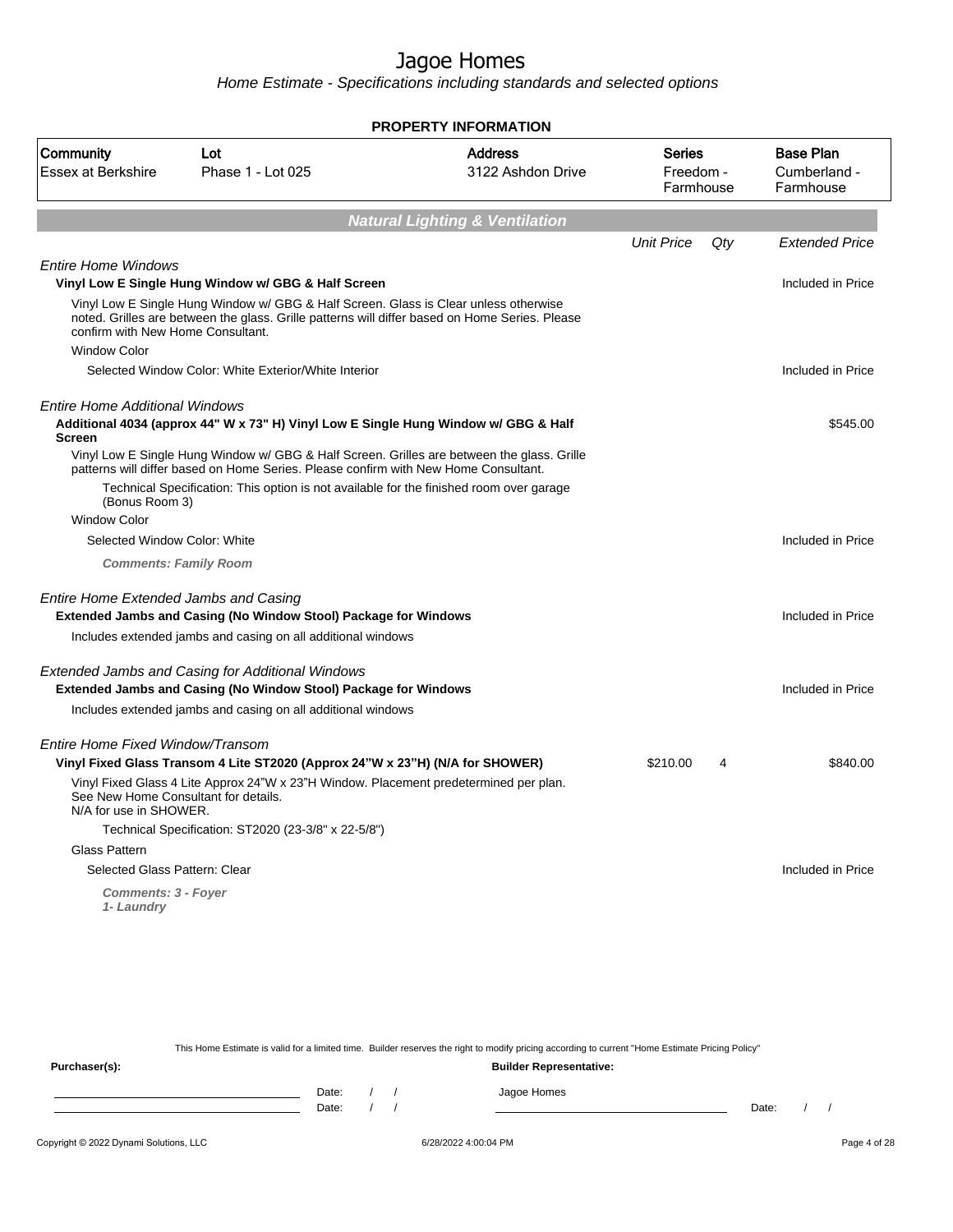Home Estimate - Specifications including standards and selected options

|                                                       |                                                                                       | <b>PROPERTY INFORMATION</b>               |                                         |     |                                               |
|-------------------------------------------------------|---------------------------------------------------------------------------------------|-------------------------------------------|-----------------------------------------|-----|-----------------------------------------------|
| Community<br><b>Essex at Berkshire</b>                | Lot<br>Phase 1 - Lot 025                                                              | <b>Address</b><br>3122 Ashdon Drive       | <b>Series</b><br>Freedom -<br>Farmhouse |     | <b>Base Plan</b><br>Cumberland -<br>Farmhouse |
|                                                       |                                                                                       | <b>Natural Lighting &amp; Ventilation</b> |                                         |     |                                               |
|                                                       |                                                                                       |                                           | <b>Unit Price</b>                       | Qty | <b>Extended Price</b>                         |
| <b>Owner's Bath Window</b>                            |                                                                                       |                                           |                                         |     |                                               |
| Window                                                | Owner's Bath - Vinyl Fixed Glass Transom ST2020 4 Lite Grille(Approx 24"W x 23"H)     |                                           |                                         |     | \$220.00                                      |
| See New Home Consultant for details.                  | Vinyl Fixed Glass 4 Lite Approx 24"W x 23"H Window. Placement predetermined per plan. |                                           |                                         |     |                                               |
|                                                       | Technical Specification: V57ST2020 (23-3/8" x 22-5/8")                                |                                           |                                         |     |                                               |
| <b>Glass Pattern</b><br>Selected Glass Pattern: Clear |                                                                                       |                                           |                                         |     | Included in Price                             |
|                                                       |                                                                                       |                                           |                                         |     |                                               |
|                                                       |                                                                                       | <b>Exterior Concrete</b>                  |                                         |     |                                               |
|                                                       |                                                                                       |                                           | <b>Unit Price</b>                       | Qty | <b>Extended Price</b>                         |
| <b>Exterior Concrete Driveway</b>                     | Driveway/Parking Double Garage: 16' 3" wide, 3500 psi                                 |                                           |                                         |     | Included in Price                             |
| Finish                                                |                                                                                       |                                           |                                         |     |                                               |
| Selected Finish: Broom Finish                         |                                                                                       |                                           |                                         |     | Included in Price                             |
| <b>Exterior Concrete - Front Porch &amp; Sidewalk</b> | Exterior Concrete - Front Porch & Sidewalk, 3500 psi                                  |                                           |                                         |     | Included in Price                             |
| Finish                                                |                                                                                       |                                           |                                         |     |                                               |
| Selected Finish: Broom Finish                         |                                                                                       |                                           |                                         |     | Included in Price                             |
| <b>Exterior Concrete - City Sidewalk</b>              | Exterior Concrete - City Sidewalk, 3500 psi, Broom Finish                             |                                           |                                         |     | Included in Price                             |
|                                                       |                                                                                       |                                           |                                         |     |                                               |
|                                                       |                                                                                       | <b>Exterior Features</b>                  |                                         |     |                                               |
|                                                       |                                                                                       |                                           | <b>Unit Price</b>                       | Qty | <b>Extended Price</b>                         |
| <b>Exterior Siding</b>                                |                                                                                       |                                           |                                         |     |                                               |
|                                                       | Exterior Portfolio - Double 4" Vinyl Siding                                           |                                           |                                         |     | Included in Price                             |
| Color                                                 |                                                                                       |                                           |                                         |     |                                               |
| Selected Color: Greystone                             |                                                                                       |                                           |                                         |     | Included in Price                             |
| Exterior Bracket/Corbel                               |                                                                                       |                                           |                                         |     |                                               |
| Exterior Bracket(s), Corbel(s) Painted                |                                                                                       |                                           |                                         |     | Included in Price                             |
| Color                                                 |                                                                                       |                                           |                                         |     |                                               |
|                                                       | Selected Color: SW7006 Extra White (White Coordinate)                                 |                                           |                                         |     | Included in Price                             |
|                                                       |                                                                                       |                                           |                                         |     |                                               |

This Home Estimate is valid for a limited time. Builder reserves the right to modify pricing according to current "Home Estimate Pricing Policy" **Purchaser(s): Builder Representative:** Date: / / Jagoe Homes<br>Date: / / Jagoe Homes Date: / / Date: / /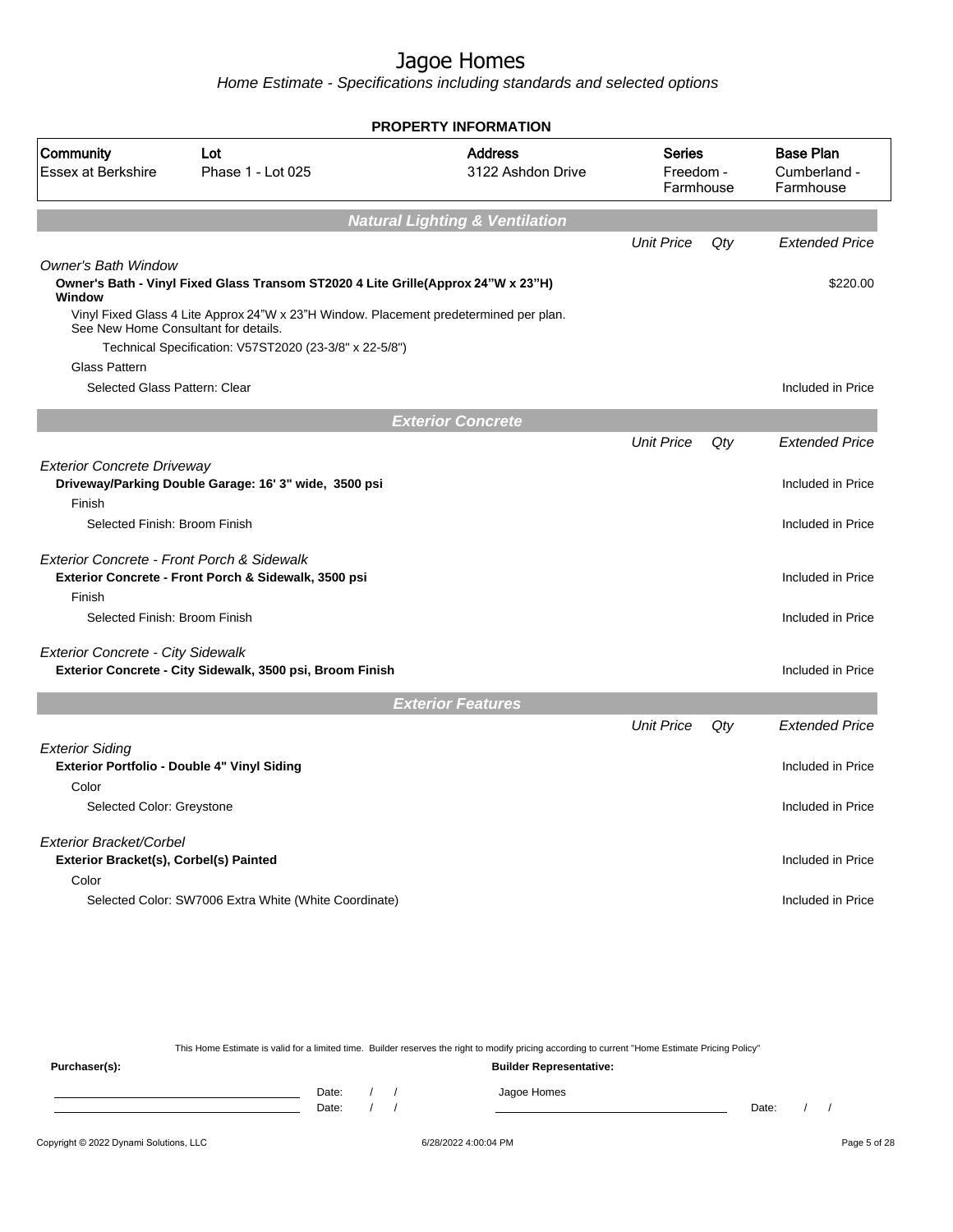Home Estimate - Specifications including standards and selected options

|                                                                                  |                                                                                                                                                       | <b>PROPERTY INFORMATION</b>         |                                         |     |                                               |
|----------------------------------------------------------------------------------|-------------------------------------------------------------------------------------------------------------------------------------------------------|-------------------------------------|-----------------------------------------|-----|-----------------------------------------------|
| Community<br><b>Essex at Berkshire</b>                                           | Lot<br>Phase 1 - Lot 025                                                                                                                              | <b>Address</b><br>3122 Ashdon Drive | <b>Series</b><br>Freedom -<br>Farmhouse |     | <b>Base Plan</b><br>Cumberland -<br>Farmhouse |
|                                                                                  |                                                                                                                                                       | <b>Exterior Features</b>            |                                         |     |                                               |
|                                                                                  |                                                                                                                                                       |                                     | <b>Unit Price</b>                       | Qty | <b>Extended Price</b>                         |
| <b>Exterior Portfolio Vinyl Board and Batten</b><br>replicate real cedar.        | Exterior Vertical Board & Batten Decorative Siding<br>Exterior Portfolio Vinyl Board and Batten features architecturally correct 10-inch boards that  |                                     |                                         |     | Included in Price                             |
| Color<br>Selected Color: Greystone                                               |                                                                                                                                                       |                                     |                                         |     | Included in Price                             |
| <b>Exterior Special Trim Areas</b><br>color selected.                            | Aluminum Wrapped Trim: Window Trim, Beams, Rake/Fascia, etc. Color will match Soffit<br>See plan for details. Color will match Soffit Color Selected. |                                     |                                         |     | Included in Price                             |
| <b>Exterior Vinyl Corner Trim(s)</b><br><b>Vinyl Corner Trim(s)</b>              |                                                                                                                                                       |                                     |                                         |     | Included in Price                             |
| Color<br>Selected Color: White                                                   |                                                                                                                                                       |                                     |                                         |     | Included in Price                             |
| Fascia<br><b>Fascia Aluminum</b><br>Color will match Soffit Color Selected       |                                                                                                                                                       |                                     |                                         |     | Included in Price                             |
| Soffit<br>Soffit - Continuous Perforated Vinyl<br>Color<br>Selected Color: White |                                                                                                                                                       |                                     |                                         |     | Included in Price<br>Included in Price        |
| Gutter<br>Gutters Aluminum 5" (.027 gauge)<br>Color<br>Selected Color: White     |                                                                                                                                                       |                                     |                                         |     | Included in Price<br>Included in Price        |
| Downspout                                                                        | Downspouts Aluminum 3" x 2" (.027 gauge)                                                                                                              |                                     |                                         |     | Included in Price                             |
| Splash Block<br>Splash Blocks 24" precast concrete                               |                                                                                                                                                       |                                     |                                         |     | Included in Price                             |
| Flashing<br><b>Flashing see Plan Detail</b>                                      |                                                                                                                                                       |                                     |                                         |     | Included in Price                             |

Copyright © 2022 Dynami Solutions, LLC <br>
G/28/2022 4:00:04 PM Page 6 of 28 This Home Estimate is valid for a limited time. Builder reserves the right to modify pricing according to current "Home Estimate Pricing Policy" **Purchaser(s): Builder Representative:** Date: / / Jagoe Homes<br>Date: / / Jagoe Homes Date: / / **Date: / / 2006** Date: / / / Date: / / /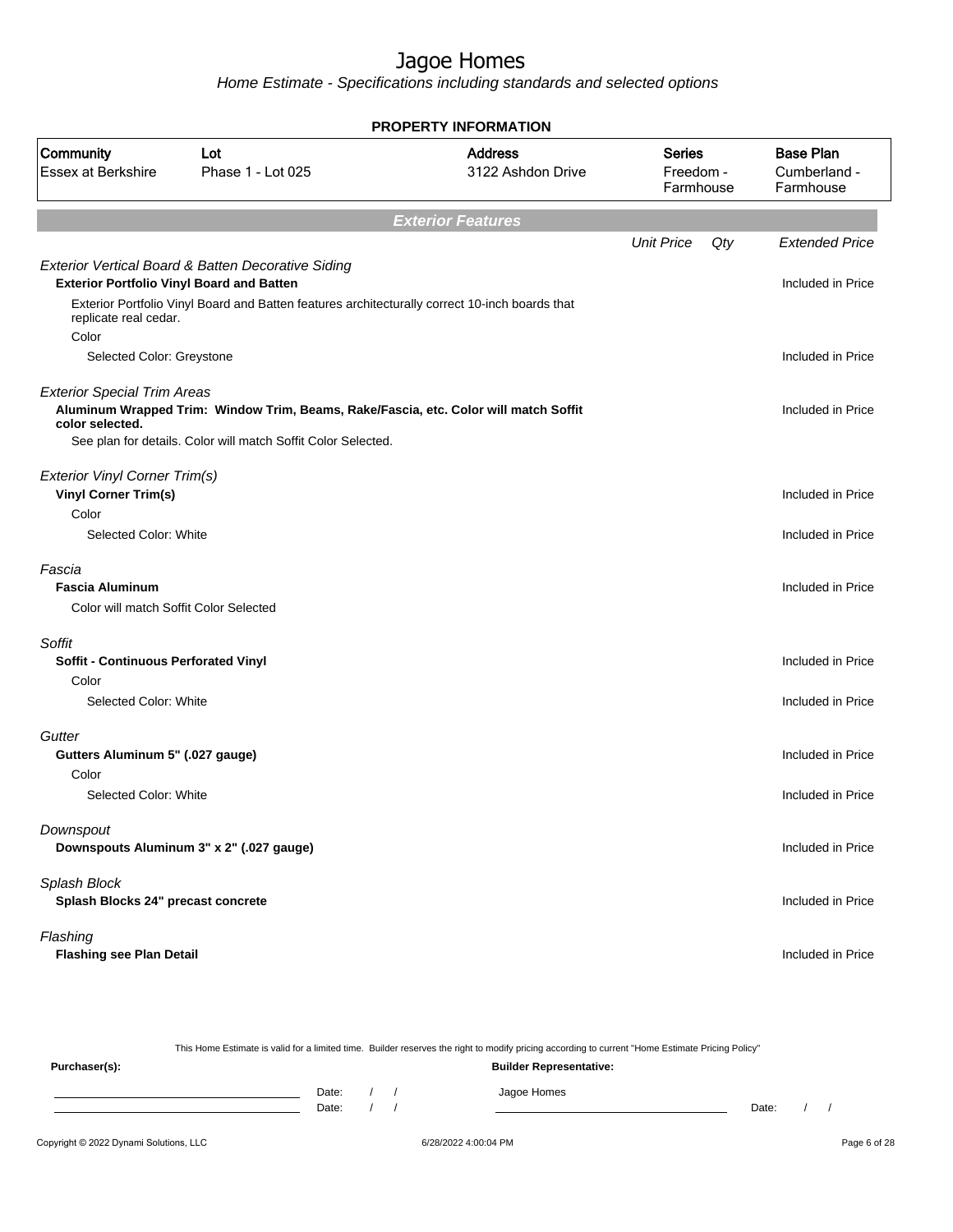|                                                                                   |                                                                                                                                                        | <b>PROPERTY INFORMATION</b>                                                                                                                                                        |                                         |     |                                               |
|-----------------------------------------------------------------------------------|--------------------------------------------------------------------------------------------------------------------------------------------------------|------------------------------------------------------------------------------------------------------------------------------------------------------------------------------------|-----------------------------------------|-----|-----------------------------------------------|
| Community<br><b>Essex at Berkshire</b>                                            | Lot<br>Phase 1 - Lot 025                                                                                                                               | <b>Address</b><br>3122 Ashdon Drive                                                                                                                                                | <b>Series</b><br>Freedom -<br>Farmhouse |     | <b>Base Plan</b><br>Cumberland -<br>Farmhouse |
|                                                                                   |                                                                                                                                                        | <b>Roofing</b>                                                                                                                                                                     |                                         |     |                                               |
|                                                                                   |                                                                                                                                                        |                                                                                                                                                                                    | <b>Unit Price</b>                       | Qty | <b>Extended Price</b>                         |
| <b>Roof Felt</b>                                                                  | Synthetic Underlayment or Felt, Aluminum Drip Edge                                                                                                     |                                                                                                                                                                                    |                                         |     | Included in Price                             |
| <b>Roof Shingles</b><br>30 Year GAF Dimensional Roof Shingles                     |                                                                                                                                                        |                                                                                                                                                                                    |                                         |     | Included in Price                             |
| <b>Roofing Color</b><br>Selected Roofing Color: Charcoal                          |                                                                                                                                                        |                                                                                                                                                                                    |                                         |     | Included in Price                             |
| Roof Valley Material<br>Ice and Water Shield or Equivalent                        |                                                                                                                                                        |                                                                                                                                                                                    |                                         |     | Included in Price                             |
| Roof Flashing<br>Roof Flashing- required by design                                |                                                                                                                                                        |                                                                                                                                                                                    |                                         |     | Included in Price                             |
|                                                                                   |                                                                                                                                                        | <b>Insulation</b>                                                                                                                                                                  |                                         |     |                                               |
|                                                                                   |                                                                                                                                                        |                                                                                                                                                                                    | <b>Unit Price</b>                       | Qty | <b>Extended Price</b>                         |
| <b>Entire Home Foundation Insulation</b>                                          | Foundation Perimeter 1"x24" Styrofoam R5.0                                                                                                             |                                                                                                                                                                                    |                                         |     | Included in Price                             |
| Living Area Wall Insulation                                                       | Living Area Walls R15 Fiberglass Blown-In &/or Batt Wall System                                                                                        |                                                                                                                                                                                    |                                         |     | Included in Price                             |
| Living Area Ceiling Insulation                                                    | Living Area Flat Ceiling R38 (Average) Blown-In Fiberglass                                                                                             |                                                                                                                                                                                    |                                         |     | Included in Price                             |
|                                                                                   |                                                                                                                                                        | <b>Drywall &amp; Paint Finishes</b>                                                                                                                                                |                                         |     |                                               |
|                                                                                   |                                                                                                                                                        |                                                                                                                                                                                    | <b>Unit Price</b>                       | Qty | <b>Extended Price</b>                         |
| Interior Home Wall Finish                                                         | 1/2" Drywall   Finished, Primed, & Painted Smooth                                                                                                      |                                                                                                                                                                                    |                                         |     | Included in Price                             |
| <b>Interior Home Ceiling Finish</b><br><b>Drywall   Textured Throughout</b>       | 1/2in Structural or 5/8in Drywall   Stomped Texture   White                                                                                            |                                                                                                                                                                                    |                                         |     | Included in Price                             |
| Garage Drywall and Finish Application<br>Two Car Garage   Drywall, Prime, & Paint | Entire Home Paint Color used unless otherwise specified under Additional Paint Color                                                                   |                                                                                                                                                                                    |                                         |     | Included in Price                             |
| <b>Mechanical Storage</b><br><b>Unfinished Drywall</b>                            |                                                                                                                                                        |                                                                                                                                                                                    |                                         |     | Included in Price                             |
| Purchaser(s):                                                                     |                                                                                                                                                        | This Home Estimate is valid for a limited time. Builder reserves the right to modify pricing according to current "Home Estimate Pricing Policy"<br><b>Builder Representative:</b> |                                         |     |                                               |
|                                                                                   | Date:<br>$\left  \right $<br><u> 1980 - Johann Barn, amerikansk politiker (</u><br>$\sqrt{ }$<br>the control of the control of the control of<br>Date: | Jagoe Homes<br>$\sqrt{ }$                                                                                                                                                          |                                         |     | Date:<br>$\left  \right $                     |
| Copyright © 2022 Dynami Solutions, LLC                                            |                                                                                                                                                        | 6/28/2022 4:00:04 PM                                                                                                                                                               |                                         |     | Page 7 of 28                                  |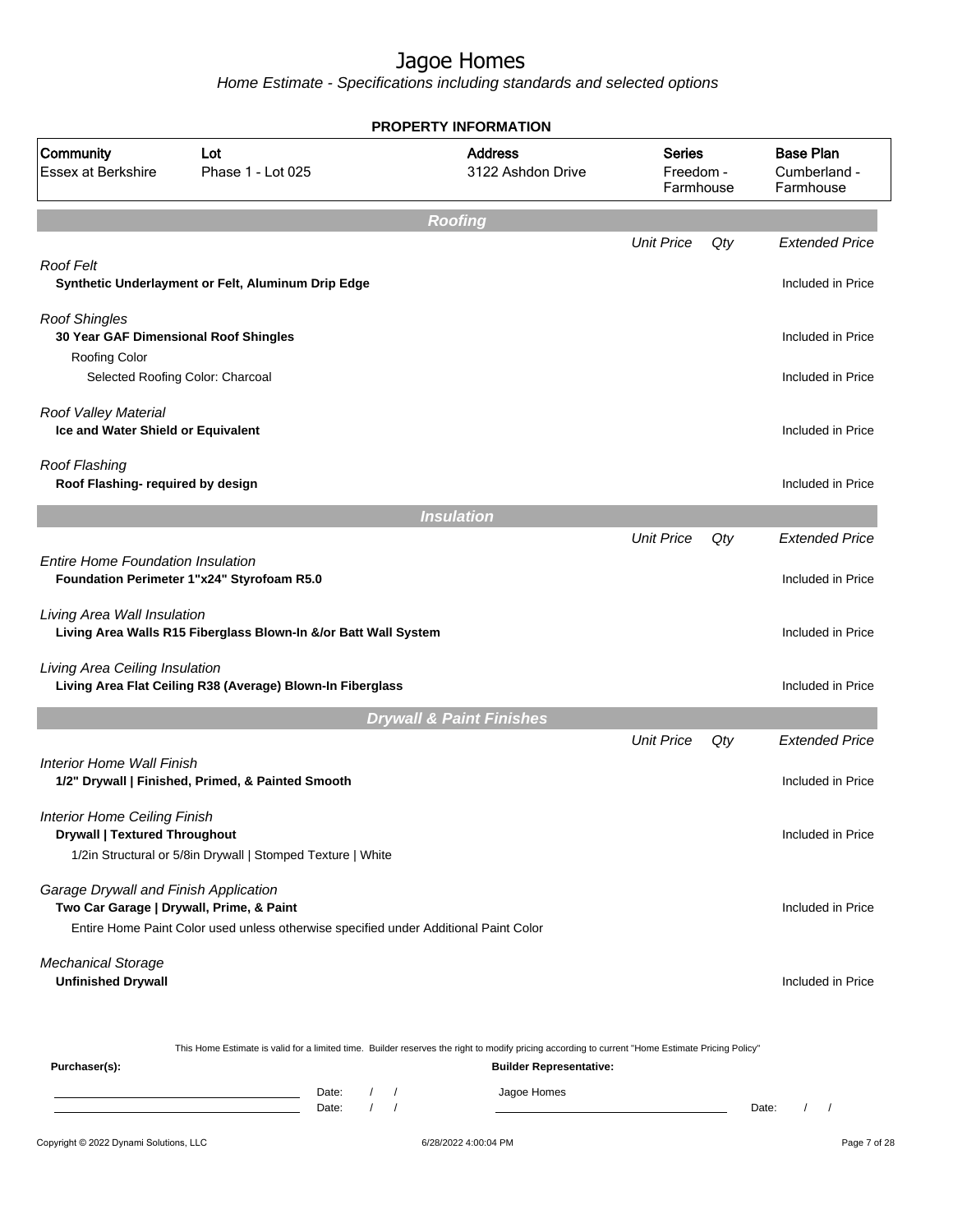|                                                                                                  |                                                                                                                                                                                   | <b>PROPERTY INFORMATION</b>                                                                                                                      |                                         |     |                                               |
|--------------------------------------------------------------------------------------------------|-----------------------------------------------------------------------------------------------------------------------------------------------------------------------------------|--------------------------------------------------------------------------------------------------------------------------------------------------|-----------------------------------------|-----|-----------------------------------------------|
| Community<br><b>Essex at Berkshire</b>                                                           | Lot<br>Phase 1 - Lot 025                                                                                                                                                          | <b>Address</b><br>3122 Ashdon Drive                                                                                                              | <b>Series</b><br>Freedom -<br>Farmhouse |     | <b>Base Plan</b><br>Cumberland -<br>Farmhouse |
|                                                                                                  |                                                                                                                                                                                   | <b>Drywall &amp; Paint Finishes</b>                                                                                                              |                                         |     |                                               |
|                                                                                                  |                                                                                                                                                                                   |                                                                                                                                                  | <b>Unit Price</b>                       | Qty | <b>Extended Price</b>                         |
| <b>Interior Wall Surfaces Paint</b><br><b>Sherwin Williams Duration Latex   Flat</b>             |                                                                                                                                                                                   |                                                                                                                                                  |                                         |     | Included in Price                             |
| Color                                                                                            | Selected Color: SW7015 Repose Gray                                                                                                                                                |                                                                                                                                                  |                                         |     | Included in Price                             |
| Sheen<br>Selected Sheen: Flat                                                                    |                                                                                                                                                                                   |                                                                                                                                                  |                                         |     | Included in Price                             |
| Interior Trim & Door Paint<br>Color                                                              | Trim & Door   Sherwin Williams ProClassic Waterborne Acrylic   Semi-Gloss                                                                                                         |                                                                                                                                                  |                                         |     | Included in Price                             |
|                                                                                                  | Selected Color: SW7006 Extra White                                                                                                                                                |                                                                                                                                                  |                                         |     | Included in Price                             |
| <b>Exterior Door Paint</b><br><b>Exterior Door Color   Latex</b><br>painted Interior Trim Color. | Paint color for all HINGED Exterior Doors, Including Front Door. Interior of door will be                                                                                         |                                                                                                                                                  |                                         |     | Included in Price                             |
| Color                                                                                            | Color Requests outside of Available Personal Options will be subject to approval.                                                                                                 |                                                                                                                                                  |                                         |     |                                               |
|                                                                                                  | Selected Color: SW7006 Extra White                                                                                                                                                |                                                                                                                                                  |                                         |     | Included in Price                             |
|                                                                                                  |                                                                                                                                                                                   | <b>Interior Trim/Doors</b>                                                                                                                       |                                         |     |                                               |
|                                                                                                  |                                                                                                                                                                                   |                                                                                                                                                  | <b>Unit Price</b>                       | Qty | <b>Extended Price</b>                         |
| <b>Entire Home Interior Doors</b>                                                                | Interior Door Units, Hollow Core, 6/8 Tall, 2 Panel Square, Smooth                                                                                                                |                                                                                                                                                  |                                         |     | \$0.00                                        |
| Smooth Finish<br><b>Primed for Paint</b>                                                         |                                                                                                                                                                                   |                                                                                                                                                  |                                         |     |                                               |
| Entire Home Craftsman Style Trim Package<br><b>Baseboard 4 1/4"</b>                              | Craftsman Interior Flat Door Casing 3 1/2", Interior Flat Window Trim 3 1/2", Interior Flat<br>Door & Window Casing: 3 1/2" 1015M   Base: 4 1/4"                                  |                                                                                                                                                  |                                         |     | \$660.00                                      |
|                                                                                                  | Base installed in Finished Living Areas Only                                                                                                                                      |                                                                                                                                                  |                                         |     |                                               |
| Open Stairway with Balusters                                                                     | 1 1/2 Open Steps w/Wrought Iron Balusters, Oak Handrail & Newel Post, Carpet Runner                                                                                               |                                                                                                                                                  |                                         |     | \$1,120.00                                    |
| otherwise specified                                                                              | Exposed Step End, Newel Post, Rosette, Hand Rail to be Stained. Skirt Board & Risers to be<br>painted Interior Trim Color. Carpet Steps to be Entire Home Carpet Selection unless |                                                                                                                                                  |                                         |     |                                               |
| Pattern<br>Selected Pattern: Straight                                                            |                                                                                                                                                                                   |                                                                                                                                                  |                                         |     | Included in Price                             |
|                                                                                                  |                                                                                                                                                                                   | This Home Estimate is valid for a limited time. Builder reserves the right to modify pricing according to current "Home Estimate Pricing Policy" |                                         |     |                                               |
| Purchaser(s):                                                                                    | Date:<br><u> 1989 - Johann Barn, mars and de Branch Barn, mars and de Branch Barn, mars and de Branch Barn, mars and de Br</u>                                                    | <b>Builder Representative:</b><br>Jagoe Homes<br>$\sqrt{ }$                                                                                      |                                         |     |                                               |
|                                                                                                  | $\sqrt{ }$<br>$\sqrt{ }$<br><u> 1989 - Johann Barn, mars ann an t-Amhair ann an t-</u><br>Date:                                                                                   |                                                                                                                                                  |                                         |     | Date:<br>$1 \quad 1$                          |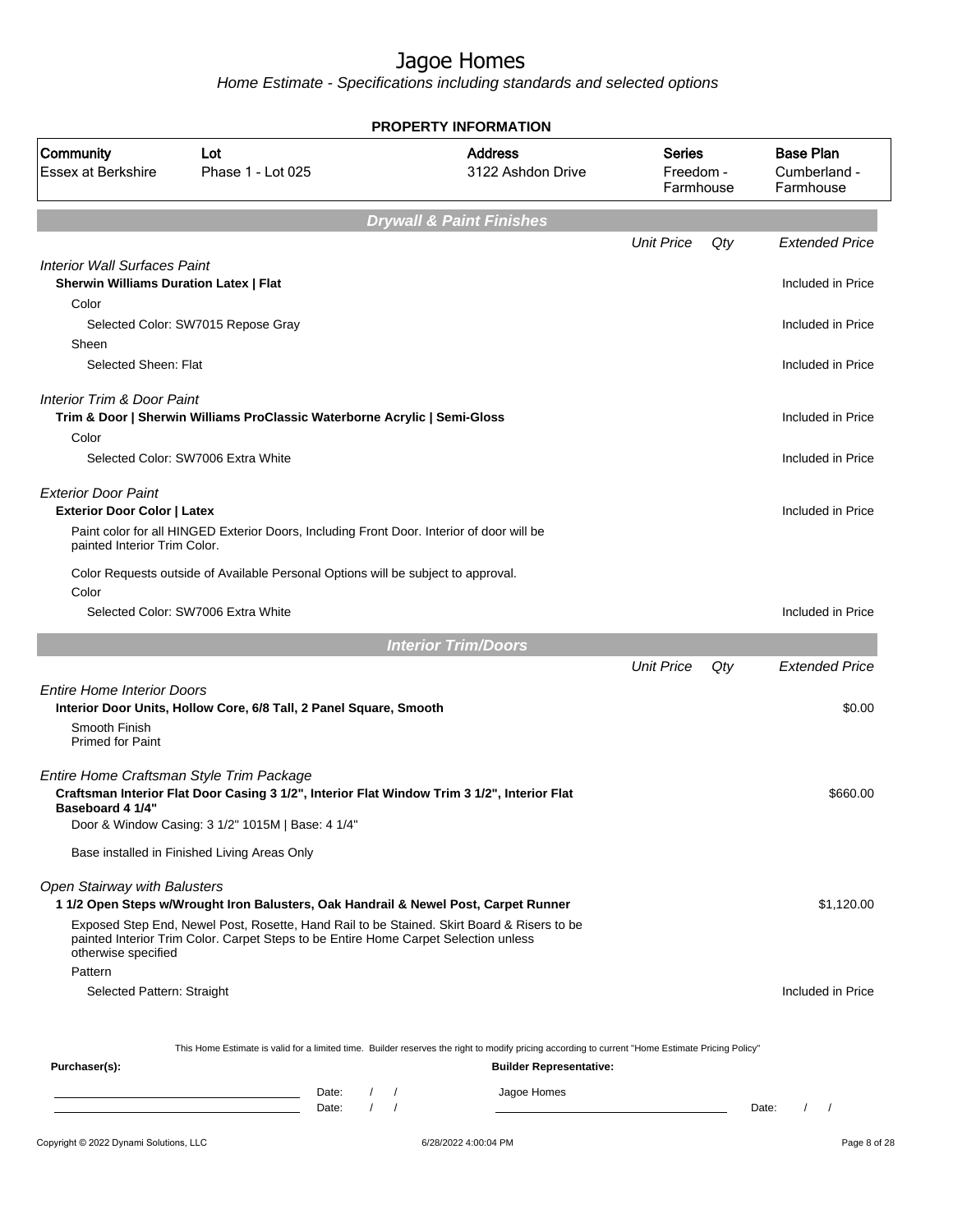Home Estimate - Specifications including standards and selected options

|                                                                                                              |                                                        | <b>PROPERTY INFORMATION</b>                                                                                                                                                             |                                  |     |                                               |
|--------------------------------------------------------------------------------------------------------------|--------------------------------------------------------|-----------------------------------------------------------------------------------------------------------------------------------------------------------------------------------------|----------------------------------|-----|-----------------------------------------------|
| Community<br><b>Essex at Berkshire</b>                                                                       | Lot<br>Phase 1 - Lot 025                               | <b>Address</b><br>3122 Ashdon Drive                                                                                                                                                     | Series<br>Freedom -<br>Farmhouse |     | <b>Base Plan</b><br>Cumberland -<br>Farmhouse |
|                                                                                                              |                                                        | <b>Interior Trim/Doors</b>                                                                                                                                                              |                                  |     |                                               |
|                                                                                                              |                                                        |                                                                                                                                                                                         | <b>Unit Price</b>                | Qty | <b>Extended Price</b>                         |
| Open Stairway with Balusters                                                                                 |                                                        |                                                                                                                                                                                         |                                  |     |                                               |
| <b>Stain Color</b>                                                                                           |                                                        |                                                                                                                                                                                         |                                  |     |                                               |
| Selected Stain Color: MW409 Carbon                                                                           |                                                        |                                                                                                                                                                                         |                                  |     | Included in Price                             |
| Built In Drop Zone, Painted to match Trim Color<br>be moved. See plans for details.<br>See Plans for Details |                                                        | Built In Drop Zone with Bench Seat, per plan, Painted to match trim. Some shelving will                                                                                                 |                                  |     | \$1,290.00                                    |
| Design Feature                                                                                               |                                                        |                                                                                                                                                                                         |                                  |     |                                               |
|                                                                                                              | Selected Design Feature: Bead Board Back               |                                                                                                                                                                                         |                                  |     | Included in Price                             |
|                                                                                                              |                                                        | <b>Door Hardware</b>                                                                                                                                                                    |                                  |     |                                               |
|                                                                                                              |                                                        |                                                                                                                                                                                         | <b>Unit Price</b>                | Qty | <b>Extended Price</b>                         |
| <b>Front Door Handleset</b>                                                                                  |                                                        |                                                                                                                                                                                         |                                  |     |                                               |
| Kwikset Amador Handleset Front Door Hardware                                                                 |                                                        |                                                                                                                                                                                         |                                  |     | \$150.00                                      |
| and Hinges of Front Door.                                                                                    |                                                        | Includes (1) Exterior Handleset and (1) Interior Door Hardware, to match Exterior Door<br>Hardware Selection Style. Finish selection will be indicated below for Interior Door Hardware |                                  |     |                                               |
| Front Door Handle Set Finish                                                                                 |                                                        |                                                                                                                                                                                         |                                  |     |                                               |
|                                                                                                              | Selected Front Door Handle Set Finish: Matte Black     |                                                                                                                                                                                         |                                  |     | Included in Price                             |
| Hinge & Interior Hardware Finish                                                                             |                                                        |                                                                                                                                                                                         |                                  |     |                                               |
|                                                                                                              |                                                        | Selected Hinge & Interior Hardware Finish: Match Exterior Handleset - Matte Black                                                                                                       |                                  |     | Included in Price                             |
| <b>Home Exterior Door Hardware</b>                                                                           |                                                        |                                                                                                                                                                                         |                                  |     |                                               |
|                                                                                                              | Kwikset Ladera Lever Handle Exterior Door Hardware     |                                                                                                                                                                                         |                                  |     | \$60.00                                       |
|                                                                                                              | Hinged Patio or Service Door selected in the HE.       | Includes Front Door (if Front Door Handleset is not selected) Garage to Home Door and any                                                                                               |                                  |     |                                               |
| Finish                                                                                                       |                                                        |                                                                                                                                                                                         |                                  |     |                                               |
| Selected Finish: Matte Black                                                                                 |                                                        |                                                                                                                                                                                         |                                  |     | Included in Price                             |
| Entire Home Interior Door Locks                                                                              |                                                        |                                                                                                                                                                                         |                                  |     |                                               |
|                                                                                                              | Kwikset Ladera Lever Handle Interior Door Knob Package |                                                                                                                                                                                         |                                  |     | \$245.00                                      |
| Includes all Interior Doors                                                                                  |                                                        |                                                                                                                                                                                         |                                  |     |                                               |
| Finish                                                                                                       |                                                        |                                                                                                                                                                                         |                                  |     |                                               |
| Selected Finish: Matte Black                                                                                 |                                                        |                                                                                                                                                                                         |                                  |     | Included in Price                             |
| Door Stops                                                                                                   |                                                        |                                                                                                                                                                                         |                                  |     |                                               |
| Hardware-Spring & Hinge Door Stops                                                                           |                                                        |                                                                                                                                                                                         |                                  |     | Included in Price                             |

This Home Estimate is valid for a limited time. Builder reserves the right to modify pricing according to current "Home Estimate Pricing Policy" **Purchaser(s): Builder Representative:** Date: / / Jagoe Homes<br>Date: / / Jagoe Homes Date: / / **Date: / / 2006** Date: / / / Date: / / /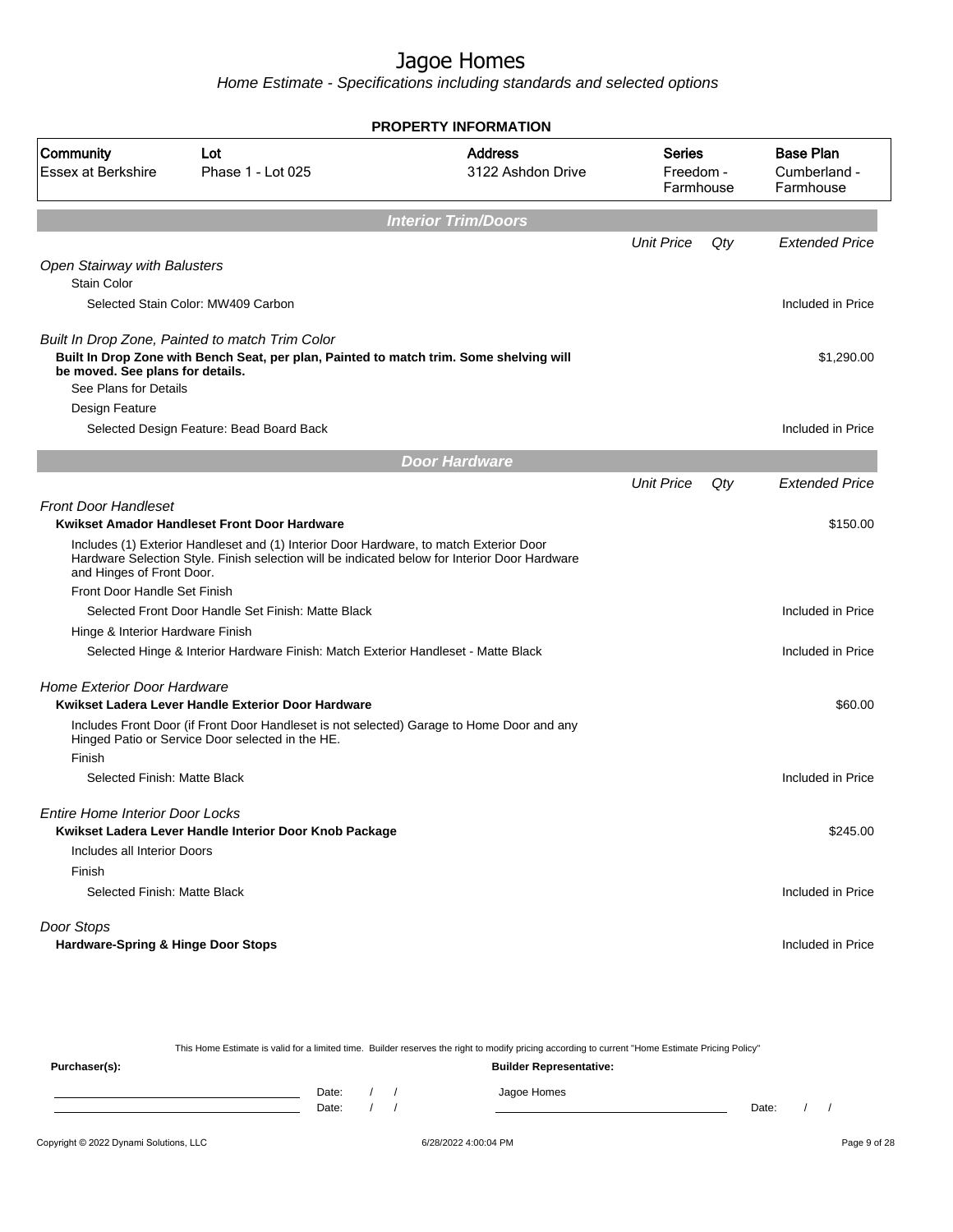|                                                                               |                                                                                                                                                                                    | <b>PROPERTY INFORMATION</b>         |                                         |     |                                               |
|-------------------------------------------------------------------------------|------------------------------------------------------------------------------------------------------------------------------------------------------------------------------------|-------------------------------------|-----------------------------------------|-----|-----------------------------------------------|
| Community<br><b>Essex at Berkshire</b>                                        | Lot<br>Phase 1 - Lot 025                                                                                                                                                           | <b>Address</b><br>3122 Ashdon Drive | <b>Series</b><br>Freedom -<br>Farmhouse |     | <b>Base Plan</b><br>Cumberland -<br>Farmhouse |
|                                                                               |                                                                                                                                                                                    | <b>Cabinets</b>                     |                                         |     |                                               |
|                                                                               |                                                                                                                                                                                    |                                     | <b>Unit Price</b>                       | Qty | <b>Extended Price</b>                         |
| Kitchen Cabinet Design Options                                                |                                                                                                                                                                                    |                                     |                                         |     |                                               |
| <b>Upgraded Kitchen Layout</b>                                                |                                                                                                                                                                                    |                                     |                                         |     | \$1,640.00                                    |
| 24"W x 12"D x 3"H (FWS24)                                                     | Remove Upper Wall Cabinets from Back Exterior Wall and replace Single Window w/Triple<br>Window centered on Kitchen Sink. Add (3) Floating Wall Shelves to match Kitchen Cabinets. |                                     |                                         |     |                                               |
|                                                                               | Technical Specification: Change existing layout of Wall Cabinets to 42" Tall Straight Lay<br>w/Crown Mould. Remove Corner Wall Cabinet & replace w/W3042 w/F342 Filler.            |                                     |                                         |     |                                               |
| <b>Kitchen Cabinets</b>                                                       |                                                                                                                                                                                    |                                     |                                         |     |                                               |
|                                                                               | Brellin Purestyle Full Overlay Laminate Cabinets w/ Floating Shelves                                                                                                               |                                     |                                         |     | \$1,630.00                                    |
| Full Overlay Shaker Door                                                      |                                                                                                                                                                                    |                                     |                                         |     |                                               |
| Color                                                                         |                                                                                                                                                                                    |                                     |                                         |     |                                               |
| Selected Color: White                                                         |                                                                                                                                                                                    |                                     |                                         |     | Included in Price                             |
| <b>Owners Bath Cabinets</b><br><b>Brellin Full Overlay Purestyle Laminate</b> |                                                                                                                                                                                    |                                     |                                         |     | \$415.00                                      |
| Finish                                                                        |                                                                                                                                                                                    |                                     |                                         |     |                                               |
| Selected Finish: White                                                        |                                                                                                                                                                                    |                                     |                                         |     | Included in Price                             |
| Vanity Height                                                                 |                                                                                                                                                                                    |                                     |                                         |     |                                               |
|                                                                               | Selected Vanity Height: Raised - 35"                                                                                                                                               |                                     |                                         |     | \$70.00                                       |
| <b>Bath 2 Cabinets</b>                                                        |                                                                                                                                                                                    |                                     |                                         |     |                                               |
| <b>Brellin Full Overlay Purestyle Laminate</b>                                |                                                                                                                                                                                    |                                     |                                         |     | \$180.00                                      |
| Finish                                                                        |                                                                                                                                                                                    |                                     |                                         |     |                                               |
| Selected Finish: White                                                        |                                                                                                                                                                                    |                                     |                                         |     | Included in Price                             |
| Vanity Height                                                                 |                                                                                                                                                                                    |                                     |                                         |     |                                               |
|                                                                               | Selected Vanity Height: Raised - 35"                                                                                                                                               |                                     |                                         |     | \$70.00                                       |
|                                                                               |                                                                                                                                                                                    | <b>Cabinet Hardware</b>             |                                         |     |                                               |
|                                                                               |                                                                                                                                                                                    |                                     | <b>Unit Price</b>                       | Qty | <b>Extended Price</b>                         |
| Kitchen Cabinet Hardware                                                      |                                                                                                                                                                                    |                                     |                                         |     |                                               |
| <b>Betty Collection</b>                                                       |                                                                                                                                                                                    |                                     |                                         |     | Included in Price                             |
| <b>Cabinet Door Hardware</b>                                                  |                                                                                                                                                                                    |                                     |                                         |     |                                               |
|                                                                               | Selected Cabinet Door Hardware: 128mm                                                                                                                                              |                                     |                                         |     | Included in Price                             |
| <b>Cabinet Drawer Hardware</b>                                                |                                                                                                                                                                                    |                                     |                                         |     |                                               |
|                                                                               | Selected Cabinet Drawer Hardware: 128mm                                                                                                                                            |                                     |                                         |     | Included in Price                             |
| Finish                                                                        |                                                                                                                                                                                    |                                     |                                         |     |                                               |
| Selected Finish: Matte Black                                                  |                                                                                                                                                                                    |                                     |                                         |     | Included in Price                             |
|                                                                               |                                                                                                                                                                                    |                                     |                                         |     |                                               |

|               |       |  | This Home Estimate is valid for a limited time. Builder reserves the right to modify pricing according to current "Home Estimate Pricing Policy" |       |  |
|---------------|-------|--|--------------------------------------------------------------------------------------------------------------------------------------------------|-------|--|
| Purchaser(s): |       |  | <b>Builder Representative:</b>                                                                                                                   |       |  |
|               | Date: |  | Jagoe Homes                                                                                                                                      |       |  |
|               | Date: |  |                                                                                                                                                  | Date: |  |
|               |       |  |                                                                                                                                                  |       |  |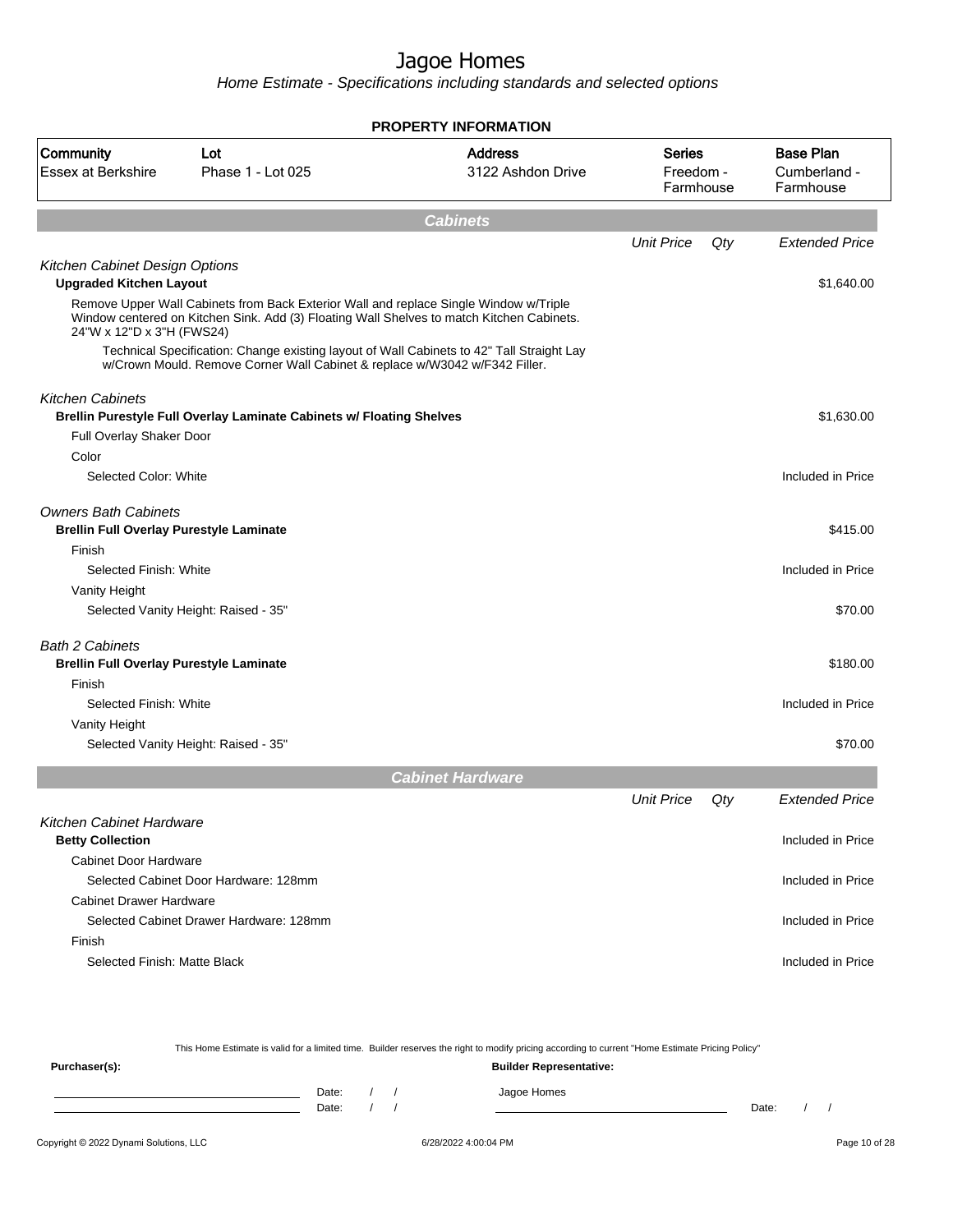Home Estimate - Specifications including standards and selected options

|                                        |                                                                                                                                                                                   | <b>PROPERTY INFORMATION</b>         |                                         |     |                                               |
|----------------------------------------|-----------------------------------------------------------------------------------------------------------------------------------------------------------------------------------|-------------------------------------|-----------------------------------------|-----|-----------------------------------------------|
| Community<br><b>Essex at Berkshire</b> | Lot<br>Phase 1 - Lot 025                                                                                                                                                          | <b>Address</b><br>3122 Ashdon Drive | <b>Series</b><br>Freedom -<br>Farmhouse |     | <b>Base Plan</b><br>Cumberland -<br>Farmhouse |
|                                        |                                                                                                                                                                                   | <b>Cabinet Hardware</b>             |                                         |     |                                               |
|                                        |                                                                                                                                                                                   |                                     | <b>Unit Price</b>                       | Qty | <b>Extended Price</b>                         |
| <b>Owner's Bath Cabinet Hardware</b>   |                                                                                                                                                                                   |                                     |                                         |     |                                               |
| <b>Betty Collection</b>                |                                                                                                                                                                                   |                                     |                                         |     | Included in Price                             |
| <b>Cabinet Door Hardware</b>           |                                                                                                                                                                                   |                                     |                                         |     |                                               |
|                                        | Selected Cabinet Door Hardware: 128mm                                                                                                                                             |                                     |                                         |     | Included in Price                             |
| <b>Cabinet Drawer Hardware</b>         |                                                                                                                                                                                   |                                     |                                         |     |                                               |
|                                        | Selected Cabinet Drawer Hardware: 96mm                                                                                                                                            |                                     |                                         |     | Included in Price                             |
| Finish                                 |                                                                                                                                                                                   |                                     |                                         |     |                                               |
| Selected Finish: Matte Black           |                                                                                                                                                                                   |                                     |                                         |     | Included in Price                             |
| <b>Bath 2 Cabinet Hardware</b>         |                                                                                                                                                                                   |                                     |                                         |     |                                               |
| <b>Betty Collection</b>                |                                                                                                                                                                                   |                                     |                                         |     | Included in Price                             |
| <b>Cabinet Door Hardware</b>           |                                                                                                                                                                                   |                                     |                                         |     |                                               |
|                                        | Selected Cabinet Door Hardware: 128mm                                                                                                                                             |                                     |                                         |     | Included in Price                             |
| <b>Cabinet Drawer Hardware</b>         |                                                                                                                                                                                   |                                     |                                         |     |                                               |
|                                        | Selected Cabinet Drawer Hardware: 96mm                                                                                                                                            |                                     |                                         |     | Included in Price                             |
| Finish                                 |                                                                                                                                                                                   |                                     |                                         |     |                                               |
| Selected Finish: Matte Black           |                                                                                                                                                                                   |                                     |                                         |     | Included in Price                             |
|                                        |                                                                                                                                                                                   | <b>Countertops</b>                  |                                         |     |                                               |
|                                        |                                                                                                                                                                                   |                                     | <b>Unit Price</b>                       | Qty | Extended Price                                |
| <b>Kitchen Countertops</b>             |                                                                                                                                                                                   |                                     |                                         |     |                                               |
| Granite   3cm Class I                  |                                                                                                                                                                                   |                                     |                                         |     | \$2,970.00                                    |
|                                        | Includes Stainless Steel Undermount Double Bowl Sink and 4 in Granite splash. Included<br>splash will be removed if decorative backsplash is selected.                            |                                     |                                         |     |                                               |
|                                        | Granite is not seamless and seams will be visible and can be felt.<br>Colors could vary from samples due to the nature of natural stone.                                          |                                     |                                         |     |                                               |
| Color                                  |                                                                                                                                                                                   |                                     |                                         |     |                                               |
| Selected Color: Caledonia              |                                                                                                                                                                                   |                                     |                                         |     | Included in Price                             |
| Edge Profile                           |                                                                                                                                                                                   |                                     |                                         |     |                                               |
|                                        | Selected Edge Profile: Pencil Edge Top & Bottom                                                                                                                                   |                                     |                                         |     | Included in Price                             |
| Kitchen Backsplash - Tile              |                                                                                                                                                                                   |                                     |                                         |     |                                               |
| Revalia   2x6 Bevel Crackle Mosaic     |                                                                                                                                                                                   |                                     |                                         |     | \$1,740.00                                    |
|                                        | Play with the whimsical appearance of Revalia. This ceramic mosaic collection features<br>neutral colors in a classic 2x6 bevel brick joint with a crackle finish for aged charm. |                                     |                                         |     |                                               |
|                                        |                                                                                                                                                                                   |                                     |                                         |     |                                               |
| Ceramic Color                          |                                                                                                                                                                                   |                                     |                                         |     |                                               |
|                                        | Selected Ceramic Color: Centennial White RV08                                                                                                                                     |                                     |                                         |     |                                               |
| <b>Grout Color</b>                     |                                                                                                                                                                                   |                                     |                                         |     | Included in Price                             |

This Home Estimate is valid for a limited time. Builder reserves the right to modify pricing according to current "Home Estimate Pricing Policy"

| Purchaser(s): |                |  | <b>Builder Representative:</b> |       |  |  |
|---------------|----------------|--|--------------------------------|-------|--|--|
|               | Date:<br>Date: |  | Jagoe Homes                    | Date: |  |  |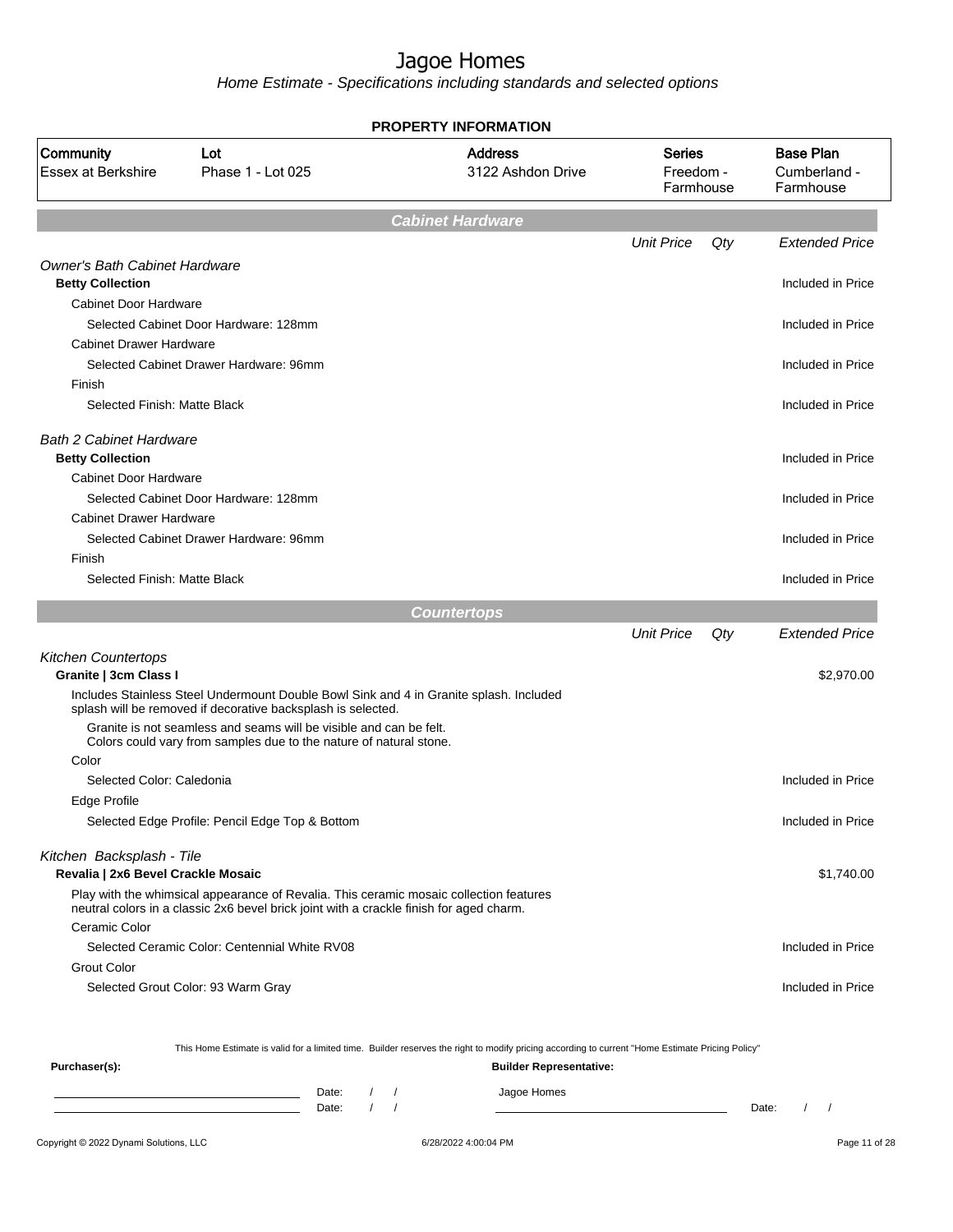Home Estimate - Specifications including standards and selected options

|                                                                                               |                                                                                                                                                                                                                                                                                                                                                                                                                                                                                                                                                                               | <b>PROPERTY INFORMATION</b>         |                                         |     |                                               |
|-----------------------------------------------------------------------------------------------|-------------------------------------------------------------------------------------------------------------------------------------------------------------------------------------------------------------------------------------------------------------------------------------------------------------------------------------------------------------------------------------------------------------------------------------------------------------------------------------------------------------------------------------------------------------------------------|-------------------------------------|-----------------------------------------|-----|-----------------------------------------------|
| Community<br><b>Essex at Berkshire</b>                                                        | Lot<br>Phase 1 - Lot 025                                                                                                                                                                                                                                                                                                                                                                                                                                                                                                                                                      | <b>Address</b><br>3122 Ashdon Drive | <b>Series</b><br>Freedom -<br>Farmhouse |     | <b>Base Plan</b><br>Cumberland -<br>Farmhouse |
|                                                                                               |                                                                                                                                                                                                                                                                                                                                                                                                                                                                                                                                                                               | <b>Countertops</b>                  |                                         |     |                                               |
|                                                                                               |                                                                                                                                                                                                                                                                                                                                                                                                                                                                                                                                                                               |                                     | <b>Unit Price</b>                       | Qty | <b>Extended Price</b>                         |
| Kitchen Backsplash - Tile                                                                     |                                                                                                                                                                                                                                                                                                                                                                                                                                                                                                                                                                               |                                     |                                         |     |                                               |
| Trim                                                                                          | Selected Trim: Polished Chrome                                                                                                                                                                                                                                                                                                                                                                                                                                                                                                                                                |                                     |                                         |     | Included in Price                             |
|                                                                                               |                                                                                                                                                                                                                                                                                                                                                                                                                                                                                                                                                                               |                                     |                                         |     |                                               |
| Owner's Bath Vanity Top                                                                       |                                                                                                                                                                                                                                                                                                                                                                                                                                                                                                                                                                               |                                     |                                         |     |                                               |
| <b>Cultured Marble   Double Oval Bowl</b><br>abrasive products.<br>mildew and chips.<br>Color | Cultured Marble is Beautiful - Veining and patterns can be incorporated during the casting<br>process, creating character, depth and interest that mimics its natural counterpart.<br>Low Maintenance - Cultured marble never needs to be sealed and is easy to clean with non-<br>Durable – Cultured marble is non-porous, making it extremely tough and resistant to stains,<br>Economical - In general, cultured marble is less expensive to fabricate and install than slab<br>marble, but will increase the overall value of a home just as natural stone products will. |                                     |                                         |     | \$0.00                                        |
|                                                                                               | Selected Color: Carerra Thunder                                                                                                                                                                                                                                                                                                                                                                                                                                                                                                                                               |                                     |                                         |     | Included in Price                             |
| Finish                                                                                        |                                                                                                                                                                                                                                                                                                                                                                                                                                                                                                                                                                               |                                     |                                         |     |                                               |
| Selected Finish: Matte                                                                        |                                                                                                                                                                                                                                                                                                                                                                                                                                                                                                                                                                               |                                     |                                         |     | Included in Price                             |
| Bath 2 Vanity Top<br><b>Cultured Marble   Oval Bowl</b>                                       | Cultured Marble is Beautiful – Veining and patterns can be incorporated during the casting<br>process, creating character, depth and interest that mimics its natural counterpart.                                                                                                                                                                                                                                                                                                                                                                                            |                                     |                                         |     | Included in Price                             |
| Color                                                                                         | Selected Color: Carerra Thunder                                                                                                                                                                                                                                                                                                                                                                                                                                                                                                                                               |                                     |                                         |     | Included in Price                             |
| Finish                                                                                        |                                                                                                                                                                                                                                                                                                                                                                                                                                                                                                                                                                               |                                     |                                         |     |                                               |
| Selected Finish: Matte                                                                        |                                                                                                                                                                                                                                                                                                                                                                                                                                                                                                                                                                               |                                     |                                         |     | Included in Price                             |
|                                                                                               |                                                                                                                                                                                                                                                                                                                                                                                                                                                                                                                                                                               | <b>Mirrors</b>                      |                                         |     |                                               |
|                                                                                               |                                                                                                                                                                                                                                                                                                                                                                                                                                                                                                                                                                               |                                     | <b>Unit Price</b>                       | Qty | <b>Extended Price</b>                         |
| <b>Owner's Bath Mirrors</b>                                                                   | Beveled Edged Mirrors, (Qty 2), 24" X 36"                                                                                                                                                                                                                                                                                                                                                                                                                                                                                                                                     |                                     |                                         |     | \$80.00                                       |
| Bath 2 Mirror<br>Beveled Edge Mirror(s)   Per Base Plan                                       |                                                                                                                                                                                                                                                                                                                                                                                                                                                                                                                                                                               |                                     |                                         |     | Included in Price                             |
| <b>Powder Room Mirror</b><br>Beveled Edge Mirror(s)   Per Base Plan                           |                                                                                                                                                                                                                                                                                                                                                                                                                                                                                                                                                                               |                                     |                                         |     | Included in Price                             |
|                                                                                               |                                                                                                                                                                                                                                                                                                                                                                                                                                                                                                                                                                               |                                     |                                         |     |                                               |

This Home Estimate is valid for a limited time. Builder reserves the right to modify pricing according to current "Home Estimate Pricing Policy"

**Purchaser(s): Builder Representative:** Date: / / Jagoe Homes<br>Date: / / Jagoe Homes Date: / / **Date: / / 2006** Date: / / / Date: / / /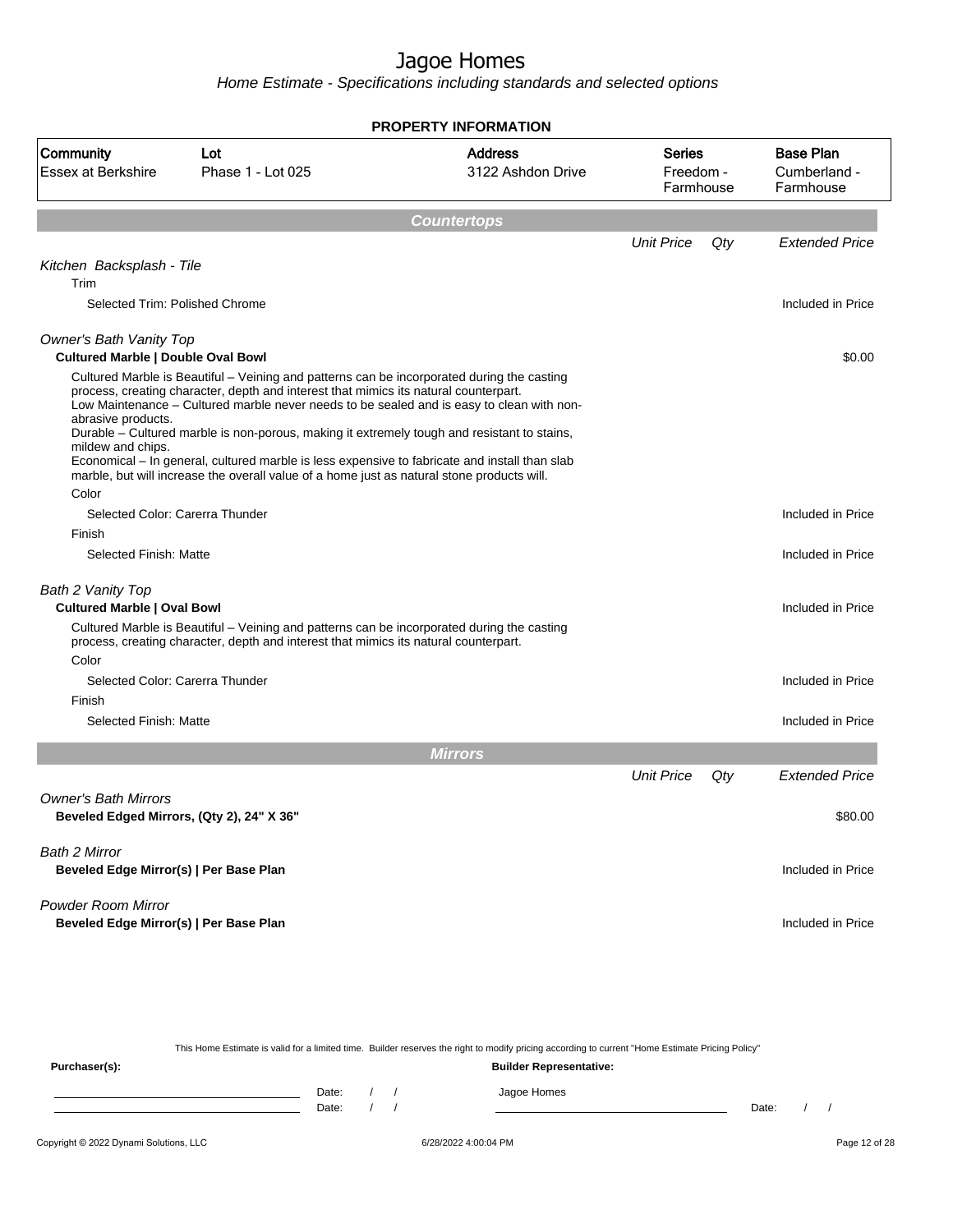Home Estimate - Specifications including standards and selected options

|                                                                           |                                                                                               | <b>PROPERTY INFORMATION</b>         |                                         |     |                                               |
|---------------------------------------------------------------------------|-----------------------------------------------------------------------------------------------|-------------------------------------|-----------------------------------------|-----|-----------------------------------------------|
| Community<br><b>Essex at Berkshire</b>                                    | Lot<br>Phase 1 - Lot 025                                                                      | <b>Address</b><br>3122 Ashdon Drive | <b>Series</b><br>Freedom -<br>Farmhouse |     | <b>Base Plan</b><br>Cumberland -<br>Farmhouse |
|                                                                           |                                                                                               | <b>Appliances</b>                   |                                         |     |                                               |
|                                                                           |                                                                                               |                                     | <b>Unit Price</b>                       | Qty | <b>Extended Price</b>                         |
| Kitchen Range                                                             |                                                                                               |                                     |                                         |     |                                               |
| Finish                                                                    | Range - Gas - Free Standing Continuous Grates                                                 |                                     |                                         |     | \$320.00                                      |
|                                                                           | Selected Finish: Stainless Steel - JGBS66REKSS                                                |                                     |                                         |     | \$150.00                                      |
| Kitchen Microwave or Microwave Hood<br><b>Microwave - Stainless Steel</b> |                                                                                               |                                     |                                         |     | \$80.00                                       |
|                                                                           | GE® 1.6 CU. FT. OVER-THE-RANGE MICROWAVE OVEN                                                 |                                     |                                         |     |                                               |
|                                                                           | Technical Specification: APPROXIMATE DIMENSIONS (HxWxD)<br>16 1/8 H x 29 7/8 W x 15 9/16 D in |                                     |                                         |     |                                               |
| Finish                                                                    |                                                                                               |                                     |                                         |     |                                               |
|                                                                           | Selected Finish: Stainless Steel - JVM3160RFSS                                                |                                     |                                         |     | Included in Price                             |
| <b>Kitchen Dishwasher</b>                                                 | Dishwasher - Front Control - Stainless Steel                                                  |                                     |                                         |     | \$60.00                                       |
| <b>CYCLE &amp; DRY BOOST</b>                                              | GE® FRONT CONTROL WITH PLASTIC INTERIOR DISHWASHER WITH SANITIZE                              |                                     |                                         |     |                                               |
|                                                                           | Technical Specification: APPROXIMATE DIMENSIONS (HxWxD)<br>33 3/8 H x 23 3/4 W x 24 D in      |                                     |                                         |     |                                               |
| Finish                                                                    |                                                                                               |                                     |                                         |     |                                               |
|                                                                           | Selected Finish: GDF550PSRSS                                                                  |                                     |                                         |     | Included in Price                             |
| Refrigerator                                                              | Refrigerator - Side by Side w/ Ice & Water on Door                                            |                                     |                                         |     | Included in Price                             |
| Finish                                                                    |                                                                                               |                                     |                                         |     |                                               |
|                                                                           | Selected Finish: Stainless Steel - GSS25GYPFS                                                 |                                     |                                         |     | \$165.00                                      |
|                                                                           |                                                                                               | <b>Plumbing</b>                     |                                         |     |                                               |
|                                                                           |                                                                                               |                                     | <b>Unit Price</b>                       | Qty | <b>Extended Price</b>                         |
| Owner's Bath Fixture Color Package<br><b>Bath Fixture Color</b>           |                                                                                               |                                     |                                         |     | Included in Price                             |
| Color                                                                     |                                                                                               |                                     |                                         |     |                                               |
| Selected Color: White                                                     |                                                                                               |                                     |                                         |     | Included in Price                             |
| Owner's Bath Vanity                                                       |                                                                                               |                                     |                                         |     |                                               |
| 60" Double Bowl                                                           |                                                                                               |                                     |                                         |     | \$1,760.00                                    |
|                                                                           | 48" single bowl enlarged to 60" double bowl vanity, 12" removed from Owners Closet.           |                                     |                                         |     |                                               |

This Home Estimate is valid for a limited time. Builder reserves the right to modify pricing according to current "Home Estimate Pricing Policy"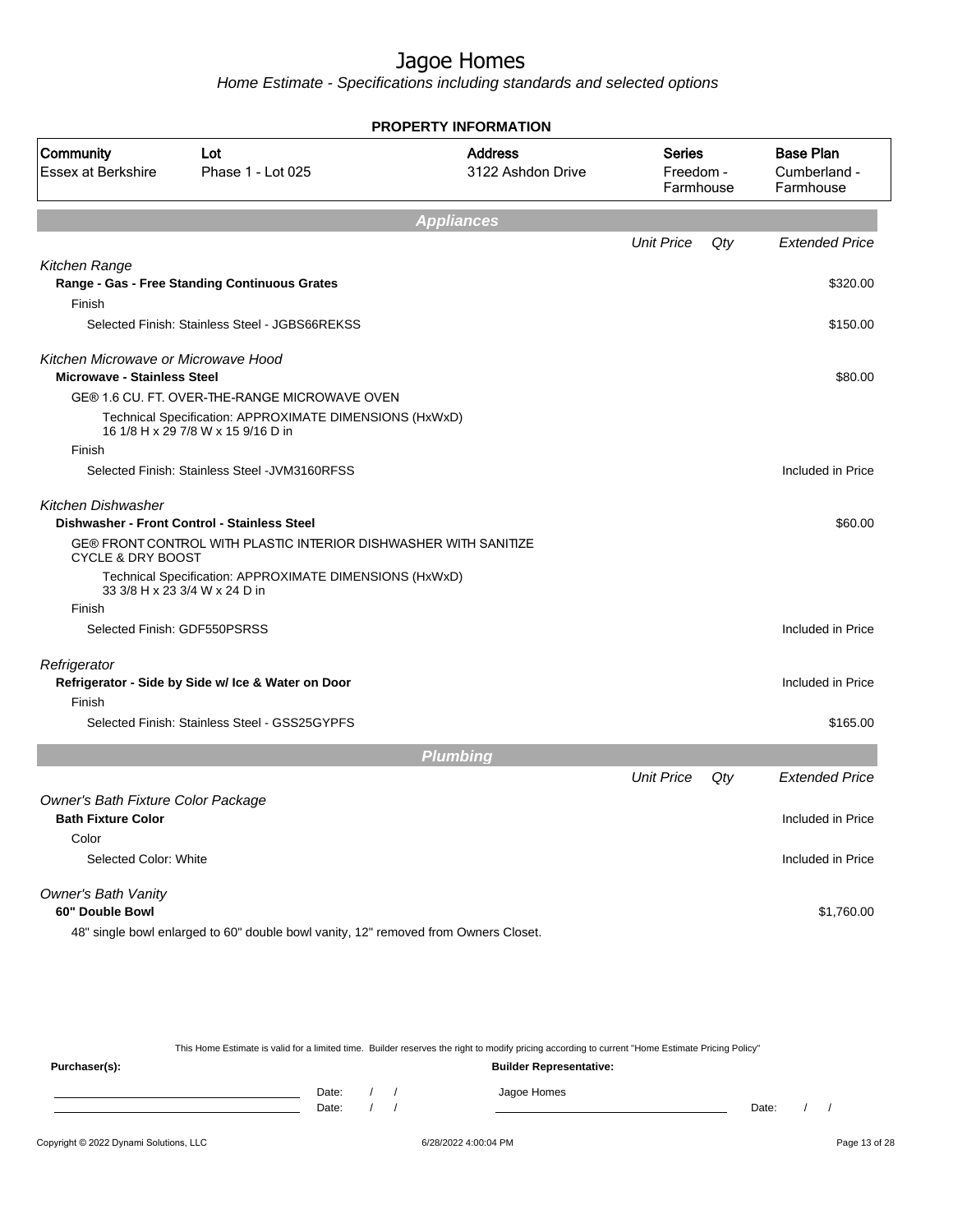|                                         |                                                                                    | <b>PROPERTY INFORMATION</b>         |                                         |     |                                               |
|-----------------------------------------|------------------------------------------------------------------------------------|-------------------------------------|-----------------------------------------|-----|-----------------------------------------------|
| Community<br><b>Essex at Berkshire</b>  | Lot<br>Phase 1 - Lot 025                                                           | <b>Address</b><br>3122 Ashdon Drive | <b>Series</b><br>Freedom -<br>Farmhouse |     | <b>Base Plan</b><br>Cumberland -<br>Farmhouse |
|                                         |                                                                                    | <b>Plumbing</b>                     |                                         |     |                                               |
|                                         |                                                                                    |                                     | <b>Unit Price</b>                       | Qty | <b>Extended Price</b>                         |
| <b>Owner's Bath Lavatory Faucet</b>     |                                                                                    |                                     |                                         |     |                                               |
| <b>Delta Ashlyn Collection</b>          |                                                                                    |                                     |                                         | 2   | Included in Price                             |
| Finish                                  |                                                                                    |                                     |                                         |     |                                               |
| Selected Finish: Matte Black            |                                                                                    |                                     |                                         |     | \$280.00                                      |
| Spread                                  |                                                                                    |                                     |                                         |     |                                               |
|                                         | Selected Spread: 2564   4" Spread                                                  |                                     |                                         |     | Included in Price                             |
|                                         | Owner's Bath Towel Bar or Robe Hooks & Paper Holder                                |                                     |                                         |     |                                               |
|                                         | Ashlyn Robe Hooks (Qty 2) & Paper Holder                                           |                                     |                                         |     | \$100.00                                      |
| Finish                                  |                                                                                    |                                     |                                         |     |                                               |
| Selected Finish: Matte Black            |                                                                                    |                                     |                                         |     | \$60.00                                       |
| Owners Bath Tub/Shower or Shower Stall  |                                                                                    |                                     |                                         |     |                                               |
|                                         | 60" Fiberglass Shower Stall   Sliding Shower Door                                  |                                     |                                         |     | \$1,170.00                                    |
| accomodate shower.                      | Semi Frameless Chrome Shower Door with Clear Glass Included Plan may be revised to |                                     |                                         |     |                                               |
| <b>Glass Pattern</b>                    |                                                                                    |                                     |                                         |     |                                               |
| Selected Glass Pattern: Clear           |                                                                                    |                                     |                                         |     | Included in Price                             |
| Semi Frameless Sliding Shower Door      |                                                                                    |                                     |                                         |     |                                               |
|                                         | Selected Semi Frameless Sliding Shower Door: Matte Black (Clear Glass ONLY)        |                                     |                                         |     | \$720.00                                      |
| Shower Door                             |                                                                                    |                                     |                                         |     |                                               |
| Selected Shower Door: N/A               |                                                                                    |                                     |                                         |     | Included in Price                             |
| <b>Owner's Bath Shower Stall Faucet</b> |                                                                                    |                                     |                                         |     |                                               |
| Delta Ashlyn Shower Stall Faucet T14264 |                                                                                    |                                     |                                         |     | Included in Price                             |
| Model # T14264                          |                                                                                    |                                     |                                         |     |                                               |
| Finish                                  |                                                                                    |                                     |                                         |     |                                               |
| Selected Finish: Matte Black            |                                                                                    |                                     |                                         |     | \$220.00                                      |
| Owner's Bath Commode                    |                                                                                    |                                     |                                         |     |                                               |
| Standard 1.6 Gallon Commode, 2 pc.      |                                                                                    |                                     |                                         |     | Included in Price                             |
| 1.6 Gallon                              |                                                                                    |                                     |                                         |     |                                               |
| 2 PC                                    |                                                                                    |                                     |                                         |     |                                               |
| <b>Bath 2 Fixture Color Package</b>     |                                                                                    |                                     |                                         |     |                                               |
| <b>Bath Fixture Color</b>               |                                                                                    |                                     |                                         |     | Included in Price                             |
| Color                                   |                                                                                    |                                     |                                         |     |                                               |
| Selected Color: White                   |                                                                                    |                                     |                                         |     | Included in Price                             |
|                                         |                                                                                    |                                     |                                         |     |                                               |

| This Home Estimate is valid for a limited time. Builder reserves the right to modify pricing according to current "Home Estimate Pricing Policy" |       |  |  |                                |       |  |  |
|--------------------------------------------------------------------------------------------------------------------------------------------------|-------|--|--|--------------------------------|-------|--|--|
| Purchaser(s):                                                                                                                                    |       |  |  | <b>Builder Representative:</b> |       |  |  |
|                                                                                                                                                  | Date: |  |  | Jagoe Homes                    |       |  |  |
|                                                                                                                                                  | Date: |  |  |                                | Date: |  |  |
|                                                                                                                                                  |       |  |  |                                |       |  |  |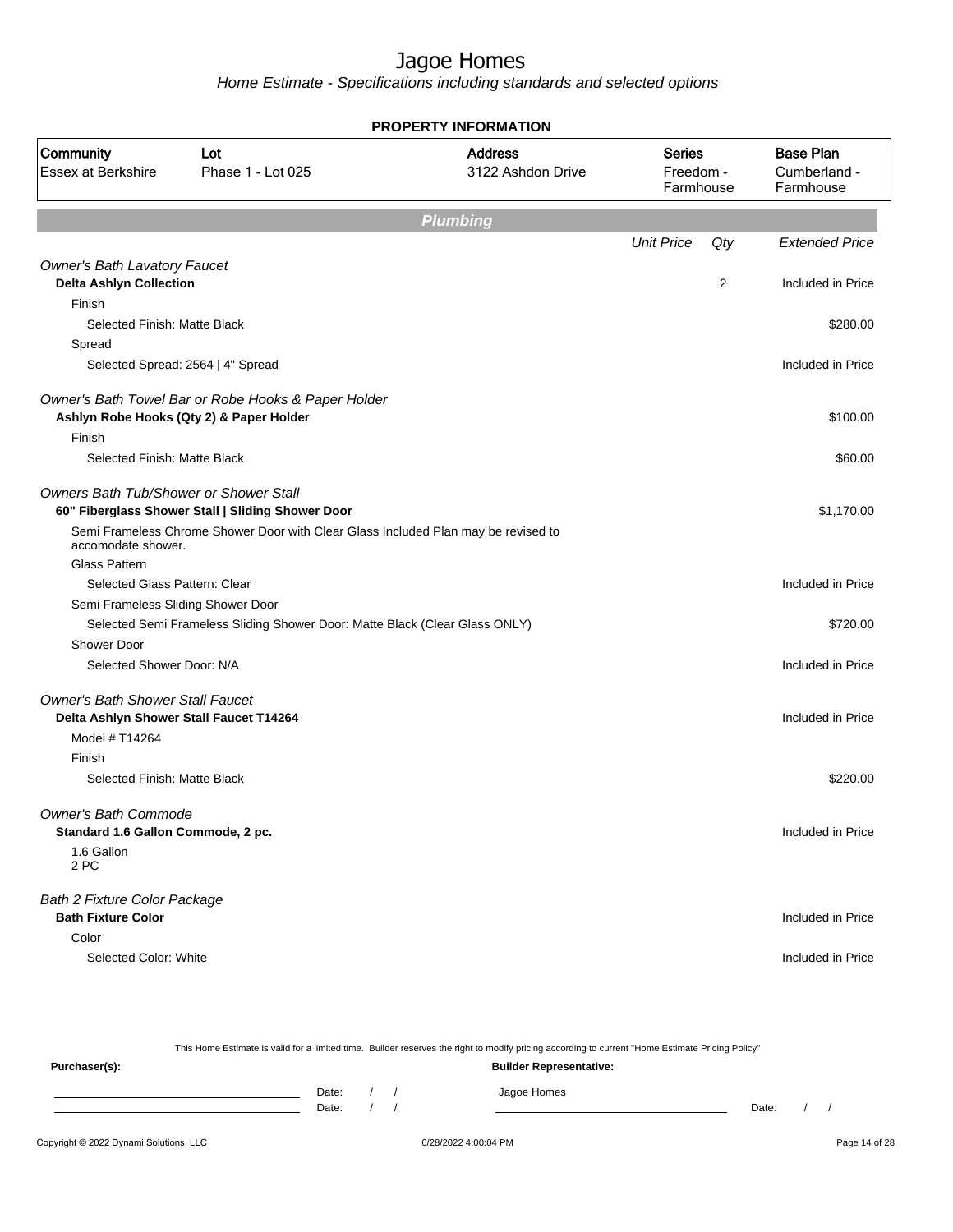Home Estimate - Specifications including standards and selected options

|                                                                          |                                          | <b>PROPERTY INFORMATION</b>         |                                         |                                               |
|--------------------------------------------------------------------------|------------------------------------------|-------------------------------------|-----------------------------------------|-----------------------------------------------|
| Community<br>Essex at Berkshire                                          | Lot<br>Phase 1 - Lot 025                 | <b>Address</b><br>3122 Ashdon Drive | <b>Series</b><br>Freedom -<br>Farmhouse | <b>Base Plan</b><br>Cumberland -<br>Farmhouse |
|                                                                          |                                          | <b>Plumbing</b>                     |                                         |                                               |
|                                                                          |                                          |                                     | <b>Unit Price</b><br>Qty                | <b>Extended Price</b>                         |
| Bath 2 Commode                                                           |                                          |                                     |                                         |                                               |
| Standard 1.6 Gallon Commode, 2 pc.                                       |                                          |                                     |                                         | Included in Price                             |
| 1.6 Gallon<br>2 PC                                                       |                                          |                                     |                                         |                                               |
| <b>Bath 2 Lavatory Faucet</b><br><b>Delta Ashlyn Collection</b>          |                                          |                                     |                                         | Included in Price                             |
| Finish                                                                   |                                          |                                     |                                         |                                               |
| Selected Finish: Matte Black                                             |                                          |                                     |                                         | \$140.00                                      |
| Spread                                                                   |                                          |                                     |                                         |                                               |
|                                                                          | Selected Spread: 2564   4" Spread        |                                     |                                         | Included in Price                             |
| Bath 2 Towel Bar & Paper Holder                                          | Ashlyn Robe Hooks (Qty 2) & Paper Holder |                                     |                                         | \$100.00                                      |
| Finish                                                                   |                                          |                                     |                                         |                                               |
| Selected Finish: Matte Black                                             |                                          |                                     |                                         | \$60.00                                       |
| Bath 2 Tub/Shower or Shower Stall<br>60" Fiberglass Tub/Shower           |                                          |                                     |                                         | Included in Price                             |
| <b>Bath 2 Tub/Shower Faucet</b><br>Delta Ashlyn Tub/Shower Faucet T14464 |                                          |                                     |                                         | Included in Price                             |
| Finish                                                                   |                                          |                                     |                                         |                                               |
| Selected Finish: Matte Black                                             |                                          |                                     |                                         | \$270.00                                      |
| Powder Room Fixture Color Package<br><b>Bath Fixture Color</b>           |                                          |                                     |                                         | Included in Price                             |
| Color                                                                    |                                          |                                     |                                         |                                               |
| Selected Color: White                                                    |                                          |                                     |                                         | Included in Price                             |
| Powder Room Vanity / Pedestal<br><b>Pedestal Sink</b>                    |                                          |                                     |                                         | Included in Price                             |
| Powder Room Lavatory Faucet<br><b>Delta Ashlyn Collection</b>            |                                          |                                     |                                         | \$0.00                                        |
| Finish                                                                   |                                          |                                     |                                         |                                               |
| Selected Finish: Matte Black                                             |                                          |                                     |                                         | \$140.00                                      |
| Spread                                                                   |                                          |                                     |                                         |                                               |
|                                                                          | Selected Spread: 2564   4" Spread        |                                     |                                         | Included in Price                             |

This Home Estimate is valid for a limited time. Builder reserves the right to modify pricing according to current "Home Estimate Pricing Policy" **Purchaser(s): Builder Representative:** Date: / / Jagoe Homes<br>Date: / / Jagoe Homes Date: / / Date: / /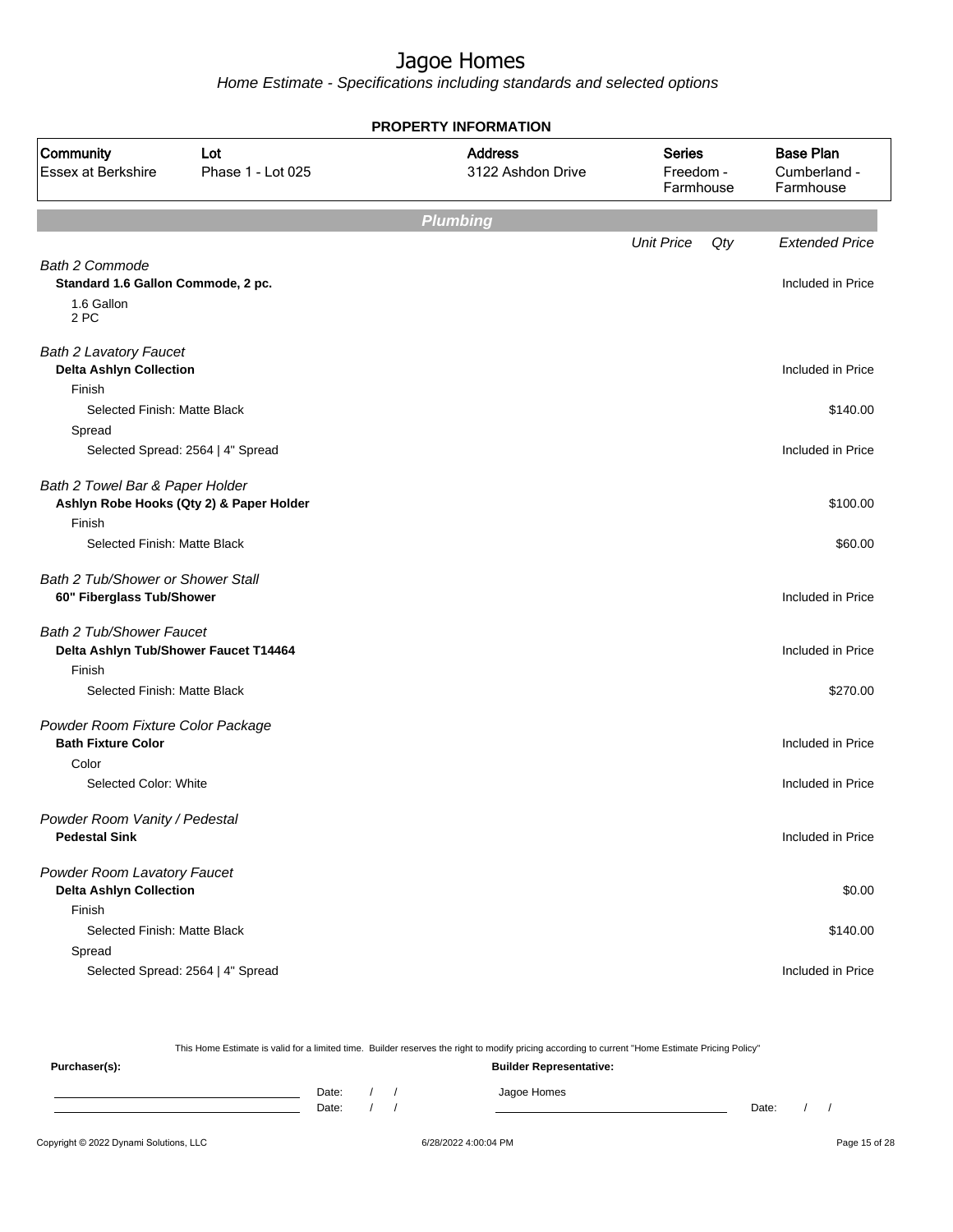|                                                                                       |                                                                            | <b>PROPERTY INFORMATION</b>         |                                         |                                               |
|---------------------------------------------------------------------------------------|----------------------------------------------------------------------------|-------------------------------------|-----------------------------------------|-----------------------------------------------|
| Community<br>Essex at Berkshire                                                       | Lot<br>Phase 1 - Lot 025                                                   | <b>Address</b><br>3122 Ashdon Drive | <b>Series</b><br>Freedom -<br>Farmhouse | <b>Base Plan</b><br>Cumberland -<br>Farmhouse |
|                                                                                       |                                                                            | <b>Plumbing</b>                     |                                         |                                               |
|                                                                                       |                                                                            |                                     | <b>Unit Price</b><br>Qty                | <b>Extended Price</b>                         |
| Powder Room Towel Ring & Paper Holder<br>Ashlyn Towel Ring and Paper Holder<br>Finish |                                                                            |                                     |                                         | \$90.00                                       |
| Selected Finish: Matte Black                                                          |                                                                            |                                     |                                         | \$35.00                                       |
| Powder Room Commode<br>Standard 1.6 Gallon Commode, 2 pc.                             |                                                                            |                                     |                                         | Included in Price                             |
| 1.6 Gallon<br>2 PC                                                                    |                                                                            |                                     |                                         |                                               |
| <b>Kitchen Sink</b><br>Sink 9 1/2" Deep                                               | Blanco Precis Undermount Sink - Super Single Bowl w/Chrome Disposal Flange |                                     |                                         | \$680.00                                      |
| Color                                                                                 | Selected Color: Metallic Gray 440148                                       |                                     |                                         | Included in Price                             |
| <b>Kitchen Sink Faucet</b><br>Leland #9178   Single Handle Pull Down                  |                                                                            |                                     |                                         | \$275.00                                      |
| Kitchen Garbage Disposal<br>Garbage Disposal 1/3 hp                                   |                                                                            |                                     |                                         | Included in Price                             |
| Kitchen Ice Maker Water Line<br><b>Ice Maker Water Line</b>                           |                                                                            |                                     |                                         | Included in Price                             |
| Kitchen Gas Line for Range<br>Existing 220v outlet remains.                           | Gas Line for Range, Includes 110-Volt Outlet                               |                                     |                                         | \$970.00                                      |
| <b>Entire Home Water Heater</b><br><b>Tankless Water Heater</b>                       |                                                                            |                                     |                                         | Included in Price                             |
| Entire Home Main Water Shutoff Valve<br><b>Main Water Shutoff Valve</b>               |                                                                            |                                     |                                         | Included in Price                             |
| <b>Entire Home Plumbing Supply Pipes</b>                                              | <b>Plumbing Pipes: Water Continuous PEX Piping</b>                         |                                     |                                         | Included in Price                             |
| Entire Home Plumbing Waste & Vent Lines<br><b>Plumbing Drains and Vents PVC</b>       |                                                                            |                                     |                                         | Included in Price                             |

|               |  | This Home Estimate is valid for a limited time. Builder reserves the right to modify pricing according to current "Home Estimate Pricing Policy" |  |                                |       |  |  |
|---------------|--|--------------------------------------------------------------------------------------------------------------------------------------------------|--|--------------------------------|-------|--|--|
| Purchaser(s): |  |                                                                                                                                                  |  | <b>Builder Representative:</b> |       |  |  |
|               |  | Date:                                                                                                                                            |  | Jagoe Homes                    |       |  |  |
|               |  | Date:                                                                                                                                            |  |                                | Date: |  |  |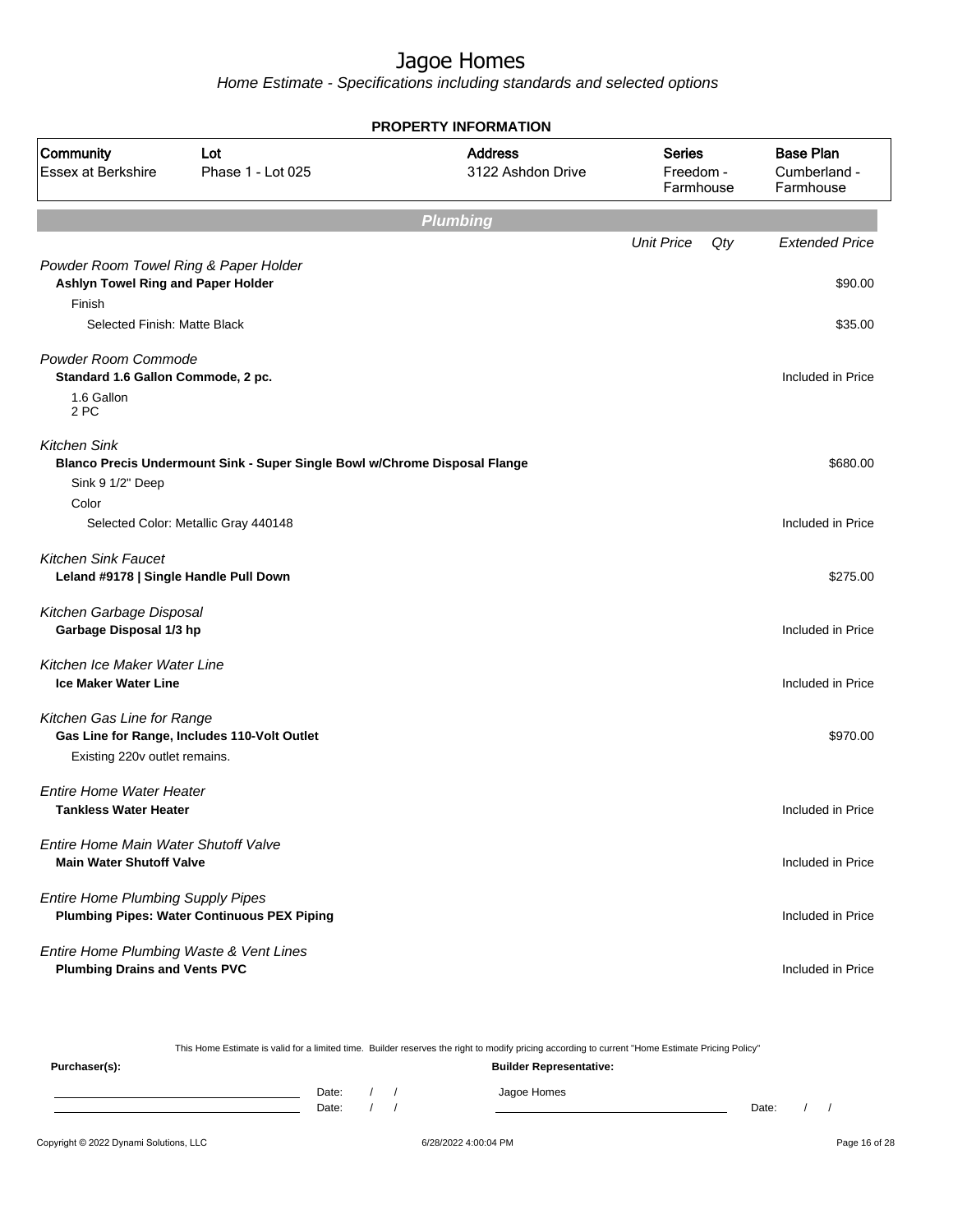Home Estimate - Specifications including standards and selected options

|                                                                                                       |                                                                                             | <b>PROPERTY INFORMATION</b>              |                                  |     |                                               |
|-------------------------------------------------------------------------------------------------------|---------------------------------------------------------------------------------------------|------------------------------------------|----------------------------------|-----|-----------------------------------------------|
| Community<br><b>Essex at Berkshire</b>                                                                | Lot<br>Phase 1 - Lot 025                                                                    | <b>Address</b><br>3122 Ashdon Drive      | Series<br>Freedom -<br>Farmhouse |     | <b>Base Plan</b><br>Cumberland -<br>Farmhouse |
|                                                                                                       |                                                                                             | <b>Plumbing</b>                          |                                  |     |                                               |
|                                                                                                       |                                                                                             |                                          | <b>Unit Price</b>                | Qty | <b>Extended Price</b>                         |
| Entire Home Secondary Shut-Off Valves<br>Secondary Shut-Off Valves at each fixture                    |                                                                                             |                                          |                                  |     | Included in Price                             |
| <b>Exterior Plumbing Sewer Lines</b>                                                                  | Plumbing Pipes: Exterior Sewer Lines PVC Schedule 40                                        |                                          |                                  |     | Included in Price                             |
| <b>Exterior Sillcocks</b><br><b>Outside Faucets Frost Proof (Per Plan)</b>                            |                                                                                             |                                          |                                  |     | Included in Price                             |
|                                                                                                       |                                                                                             | <b>Electrical, Media, Communications</b> |                                  |     |                                               |
|                                                                                                       |                                                                                             |                                          | <b>Unit Price</b>                | Qty | <b>Extended Price</b>                         |
| Front Porch Light(s)<br><b>Recessed Lighting (Per Plan)</b>                                           |                                                                                             |                                          |                                  |     | Included in Price                             |
| <b>Front Entry Ceiling Light</b>                                                                      | Recessed Light (1) ILO Standard Flush Mount                                                 |                                          |                                  |     | \$70.00                                       |
| Main Level Stairway Landing Ceiling Fixture<br><b>Recessed Lighting (Per Plan)</b>                    |                                                                                             |                                          |                                  |     | Included in Price                             |
| <b>Family Room Ceiling Fixture</b><br>Color                                                           | Ceiling Fan 52" Kichler Pro #330018, Fan Only                                               |                                          |                                  |     | Included in Price                             |
|                                                                                                       | Selected Color: Satin Black w/Satin Black Blades                                            |                                          |                                  |     | Included in Price                             |
| Family Room Recessed Light(s)<br><b>Recessed Lighting (Per Plan)</b>                                  |                                                                                             |                                          |                                  |     | Included in Price                             |
| <b>Kitchen Ceiling Lighting</b><br><b>Recessed Lighting (Per Plan)</b>                                |                                                                                             |                                          |                                  |     | Included in Price                             |
| Kitchen Pendant Light ILO (1) Recessed Cans<br>Sink                                                   | Pendant Hanging Task Light - Kichler Everly #42047 (Qty 1) ILO Recessed Can above           |                                          |                                  |     | \$210.00                                      |
| Finish<br>Selected Finish: Black                                                                      |                                                                                             |                                          |                                  |     | Included in Price                             |
| Kitchen Under Cabinet Light<br>Under Cabinet Lighting Package, qty 3<br>wall cabinets in the kitchen. | Includes one under counter lighting package to be installed in predetermined location under |                                          |                                  |     | \$360.00                                      |
|                                                                                                       |                                                                                             |                                          |                                  |     |                                               |

This Home Estimate is valid for a limited time. Builder reserves the right to modify pricing according to current "Home Estimate Pricing Policy"

| Purchaser(s): |                |  | <b>Builder Representative:</b> |       |  |
|---------------|----------------|--|--------------------------------|-------|--|
|               | Date:<br>Date: |  | Jagoe Homes                    | Date: |  |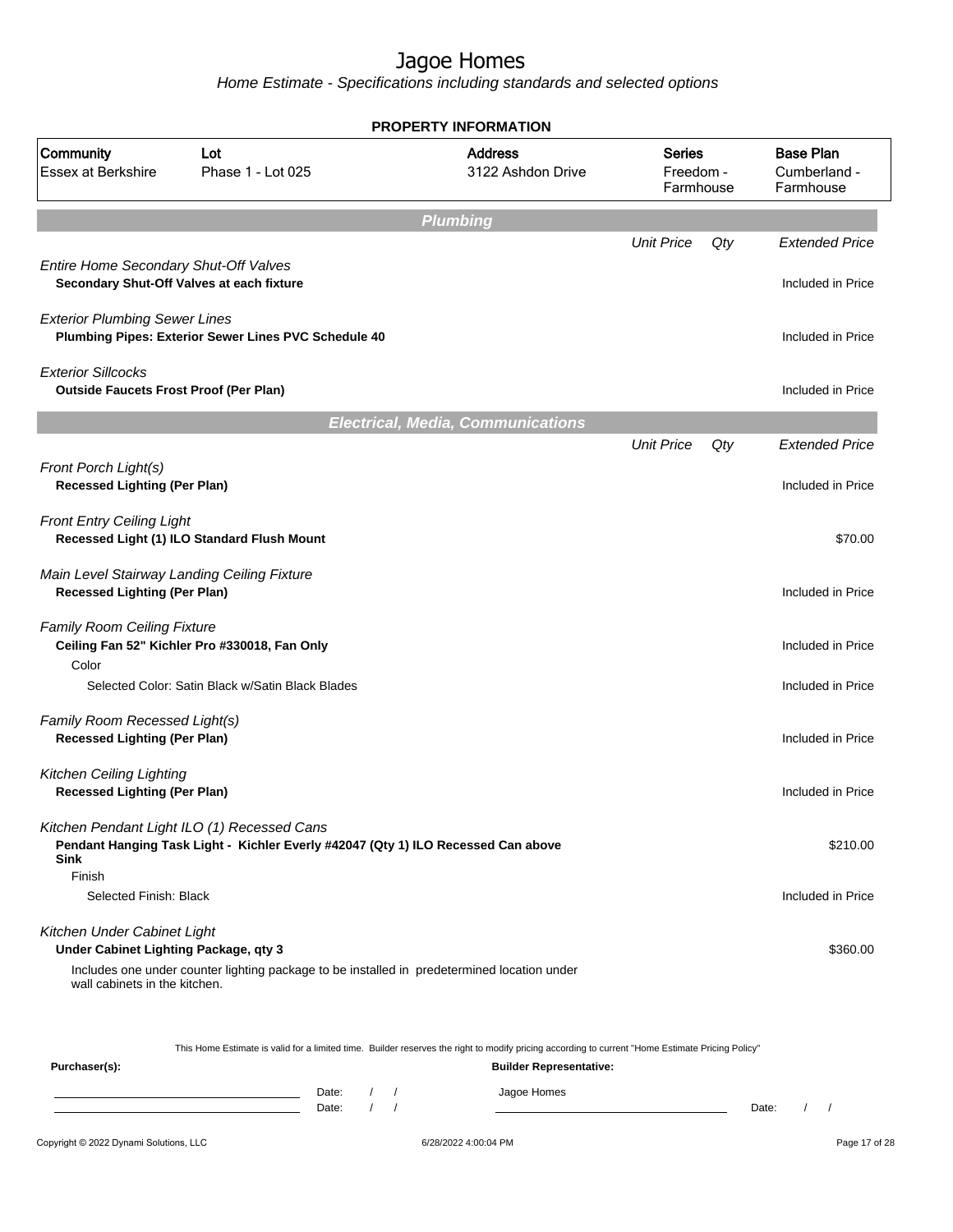Home Estimate - Specifications including standards and selected options

|                                                                     |                                                                                                                                                                                         | <b>PROPERTY INFORMATION</b>              |                                         |                                               |
|---------------------------------------------------------------------|-----------------------------------------------------------------------------------------------------------------------------------------------------------------------------------------|------------------------------------------|-----------------------------------------|-----------------------------------------------|
| Community<br><b>Essex at Berkshire</b>                              | Lot<br>Phase 1 - Lot 025                                                                                                                                                                | <b>Address</b><br>3122 Ashdon Drive      | <b>Series</b><br>Freedom -<br>Farmhouse | <b>Base Plan</b><br>Cumberland -<br>Farmhouse |
|                                                                     |                                                                                                                                                                                         | <b>Electrical, Media, Communications</b> |                                         |                                               |
|                                                                     |                                                                                                                                                                                         |                                          | <b>Unit Price</b><br>Qty                | <b>Extended Price</b>                         |
| Kitchen Under Cabinet Light<br>Includes 3 under counter lights      |                                                                                                                                                                                         |                                          |                                         |                                               |
| Kitchen GFI Outlet<br>Interior GFI Outlet(s)                        |                                                                                                                                                                                         |                                          |                                         | Included in Price                             |
| Kitchen Range Receptacle<br>Range 220 Volt Receptacle               |                                                                                                                                                                                         |                                          |                                         | Included in Price                             |
| Dining Area Ceiling Light(s)<br><b>Recessed Lighting (Per Plan)</b> |                                                                                                                                                                                         |                                          |                                         | Included in Price                             |
| Powder Room Vanity Light<br>Winslow   3 Light   21.5"   45886       |                                                                                                                                                                                         |                                          |                                         | \$190.00                                      |
|                                                                     | The Winslow vanity light features a classic look with clear seeded glass. Winslow vanity light<br>is perfect in several aesthetic environments, including traditional and transitional. |                                          |                                         |                                               |
| mix in finishes.<br>Finish                                          | Designer Recommendation: Pair Winslow in Black with Chrome Faucets for a classic but fun                                                                                                |                                          |                                         |                                               |
| Selected Finish: Black BK                                           |                                                                                                                                                                                         |                                          |                                         | Included in Price                             |
| Powder Room Fan or Fan/Light<br>Bath Exhaust Fan w/ Light           |                                                                                                                                                                                         |                                          |                                         | Included in Price                             |
| Main Level Hall Ceiling Light(s)<br>Flush Mount Light   2 Bulb      |                                                                                                                                                                                         |                                          |                                         | Included in Price                             |
| Finish<br>Selected Finish: Black                                    |                                                                                                                                                                                         |                                          |                                         | Included in Price                             |
| <b>Laundry Ceiling Light</b>                                        | Satco - 7" Square Flush Mount, 13.5 Watt/LED                                                                                                                                            |                                          |                                         | \$25.00                                       |
| Laundry Dryer Receptacle<br>Dryer 220 Volt Receptacle               |                                                                                                                                                                                         |                                          |                                         | Included in Price                             |
| <b>Owner's Suite Ceiling Light</b>                                  | Recessed Lighting (4) ILO Standard Bedroom Flush Mount Light                                                                                                                            |                                          |                                         | \$470.00                                      |
| <b>Owner's Closet Light(s)</b>                                      | Satco - 7" Square Flush Mount, 13.5 Watt/LED                                                                                                                                            |                                          |                                         | \$25.00                                       |

This Home Estimate is valid for a limited time. Builder reserves the right to modify pricing according to current "Home Estimate Pricing Policy"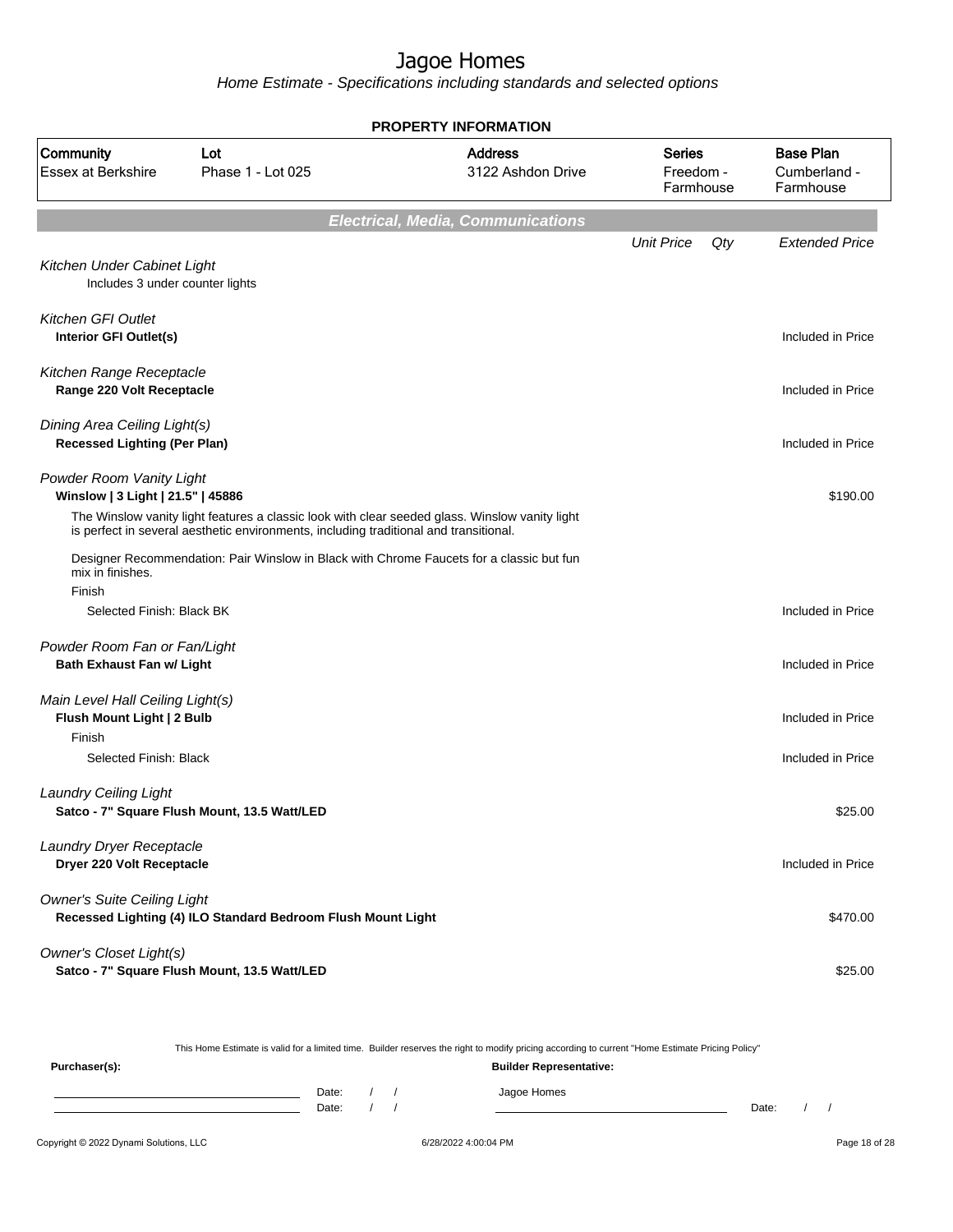Home Estimate - Specifications including standards and selected options

|                                                                               |                                                                                                                                                                                         | <b>PROPERTY INFORMATION</b>              |                                         |     |                                               |
|-------------------------------------------------------------------------------|-----------------------------------------------------------------------------------------------------------------------------------------------------------------------------------------|------------------------------------------|-----------------------------------------|-----|-----------------------------------------------|
| Community<br><b>Essex at Berkshire</b>                                        | Lot<br>Phase 1 - Lot 025                                                                                                                                                                | <b>Address</b><br>3122 Ashdon Drive      | <b>Series</b><br>Freedom -<br>Farmhouse |     | <b>Base Plan</b><br>Cumberland -<br>Farmhouse |
|                                                                               |                                                                                                                                                                                         | <b>Electrical, Media, Communications</b> |                                         |     |                                               |
|                                                                               |                                                                                                                                                                                         |                                          | <b>Unit Price</b>                       | Qty | <b>Extended Price</b>                         |
| <b>Owner's Bath Vanity Light</b><br>Winslow   3 Light   21.5"   45886   Qty 2 |                                                                                                                                                                                         |                                          |                                         |     | \$380.00                                      |
|                                                                               | The Winslow vanity light features a classic look with clear seeded glass. Winslow vanity light<br>is perfect in several aesthetic environments, including traditional and transitional. |                                          |                                         |     |                                               |
| mix in finishes.                                                              | Designer Recommendation: Pair Winslow in Black with Chrome Faucets for a classic but fun                                                                                                |                                          |                                         |     |                                               |
| Finish<br>Selected Finish: Black BK                                           |                                                                                                                                                                                         |                                          |                                         |     | Included in Price                             |
|                                                                               |                                                                                                                                                                                         |                                          |                                         |     |                                               |
| Owner's Bath Additional Tub/Shower Light                                      | Additional Tub/Shower Light Fixture w/ Switch                                                                                                                                           |                                          |                                         |     | \$195.00                                      |
|                                                                               | Includes one tub/shower special recessed light fixture with switch in choice of bathroom.<br>Technical Specification: Buyer must indicate choice of bath.                               |                                          |                                         |     |                                               |
| Owner's Bath Exhaust Fan or Fan/Light<br>Bath Exhaust Fan, Fan Only           |                                                                                                                                                                                         |                                          |                                         |     | Included in Price                             |
| <b>Owner's Bath GFI Outlet</b><br><b>GFI Interior Outlet(s)</b>               |                                                                                                                                                                                         |                                          |                                         |     | Included in Price                             |
| <b>Bedroom 2 Ceiling Light</b><br>Flush Mount Light   3 Bulb                  |                                                                                                                                                                                         |                                          |                                         |     | Included in Price                             |
| Finish                                                                        |                                                                                                                                                                                         |                                          |                                         |     |                                               |
| Selected Finish: Black                                                        |                                                                                                                                                                                         |                                          |                                         |     | Included in Price                             |
| <b>Bedroom 3 Ceiling Light</b><br>Flush Mount Light   3 Bulb                  |                                                                                                                                                                                         |                                          |                                         |     | Included in Price                             |
| Finish                                                                        |                                                                                                                                                                                         |                                          |                                         |     |                                               |
| Selected Finish: Black                                                        |                                                                                                                                                                                         |                                          |                                         |     | Included in Price                             |
| Bedroom 4 Ceiling Light(s)<br>Flush Mount Light   3 Bulb                      |                                                                                                                                                                                         |                                          |                                         |     | Included in Price                             |
| Finish<br>Selected Finish: Black                                              |                                                                                                                                                                                         |                                          |                                         |     | Included in Price                             |
|                                                                               |                                                                                                                                                                                         |                                          |                                         |     |                                               |

This Home Estimate is valid for a limited time. Builder reserves the right to modify pricing according to current "Home Estimate Pricing Policy"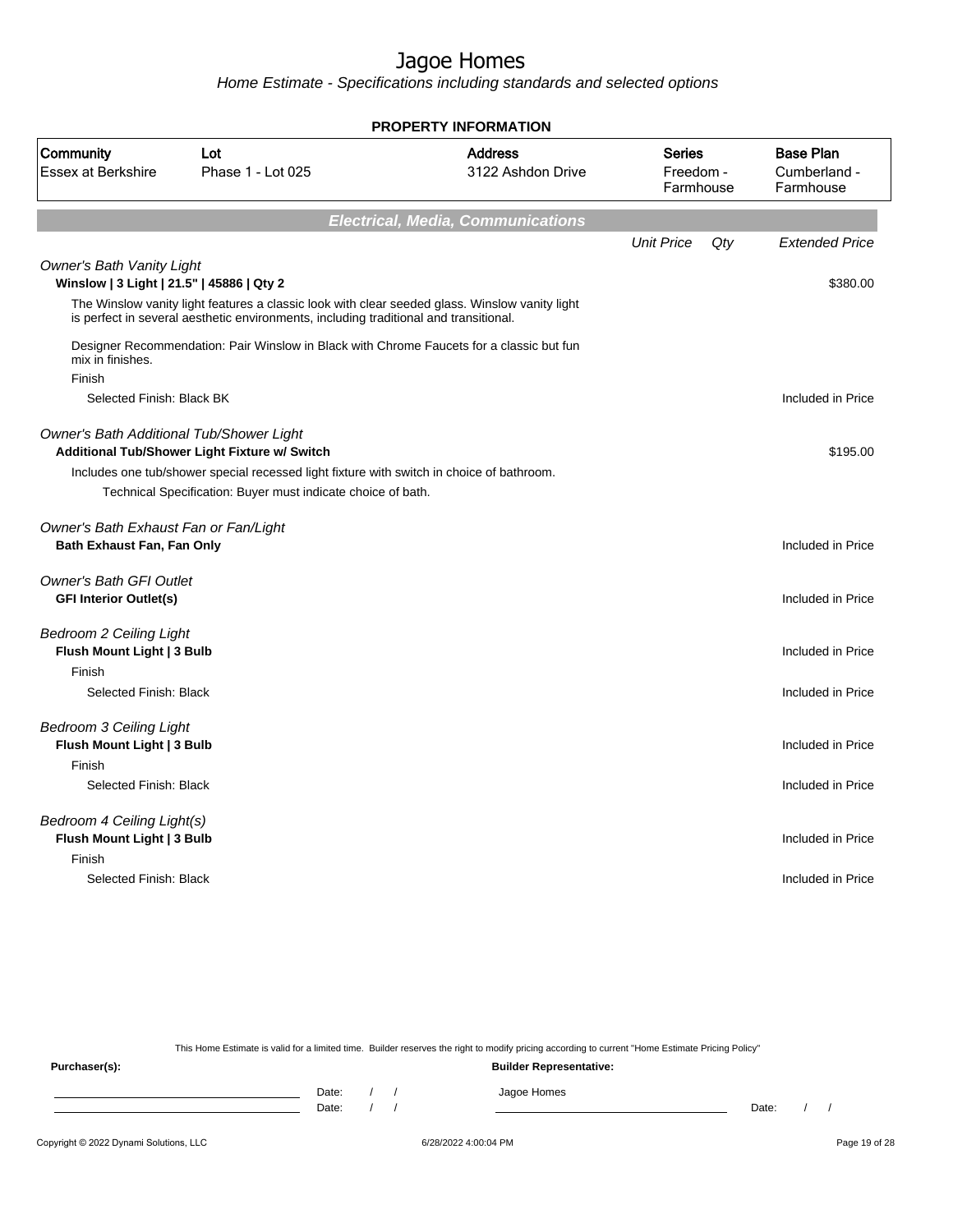Home Estimate - Specifications including standards and selected options

|                                                                         |                                                                                                          | <b>PROPERTY INFORMATION</b>                                                                                                                                                                      |                                         |     |                                               |
|-------------------------------------------------------------------------|----------------------------------------------------------------------------------------------------------|--------------------------------------------------------------------------------------------------------------------------------------------------------------------------------------------------|-----------------------------------------|-----|-----------------------------------------------|
| Community<br><b>Essex at Berkshire</b>                                  | Lot<br>Phase 1 - 1 ot 025                                                                                | <b>Address</b><br>3122 Ashdon Drive                                                                                                                                                              | <b>Series</b><br>Freedom -<br>Farmhouse |     | <b>Base Plan</b><br>Cumberland -<br>Farmhouse |
|                                                                         |                                                                                                          | <b>Electrical, Media, Communications</b>                                                                                                                                                         |                                         |     |                                               |
|                                                                         |                                                                                                          |                                                                                                                                                                                                  | <b>Unit Price</b>                       | Qty | <b>Extended Price</b>                         |
| <b>Bath 2 Vanity Light</b><br>Winslow   4 Lite   30"   45887            |                                                                                                          |                                                                                                                                                                                                  |                                         |     | \$200.00                                      |
|                                                                         | is perfect in several aesthetic environments, including traditional and transitional.                    | The Winslow vanity light features a classic look with clear seeded glass. Winslow vanity light                                                                                                   |                                         |     |                                               |
| mix in finishes.<br>Finish                                              |                                                                                                          | Designer Recommendation: Pair Winslow in Black with Chrome Faucets for a classic but fun                                                                                                         |                                         |     |                                               |
| Selected Finish: Black BK                                               |                                                                                                          |                                                                                                                                                                                                  |                                         |     | Included in Price                             |
| <b>Bath 2 Additional Tub/Shower Light</b>                               | Additional Tub/Shower Light Fixture w/ Switch                                                            |                                                                                                                                                                                                  |                                         |     | \$195.00                                      |
|                                                                         | Includes one tub/shower special recessed light fixture with switch in choice of bathroom.                |                                                                                                                                                                                                  |                                         |     |                                               |
|                                                                         | Technical Specification: Buyer must indicate choice of bath.                                             |                                                                                                                                                                                                  |                                         |     |                                               |
| Bath 2 Exhaust Fan or Fan/Light<br>Bath Exhaust Fan, Fan Only           |                                                                                                          |                                                                                                                                                                                                  |                                         |     | Included in Price                             |
| <b>Bath 2 GFI Outlet</b><br>Interior GFI Outlet(s)                      |                                                                                                          |                                                                                                                                                                                                  |                                         |     | Included in Price                             |
| 2nd Level Hall Ceiling Light(s)<br>Flush Mount Light   2 Bulb           |                                                                                                          |                                                                                                                                                                                                  |                                         |     | Included in Price                             |
| Finish<br>Selected Finish: Black                                        |                                                                                                          |                                                                                                                                                                                                  |                                         |     | Included in Price                             |
| Loft Ceiling Light(s)                                                   | Ceiling Fan 52" Kichler Pro Select #330017, w/Bowl LED Light                                             |                                                                                                                                                                                                  |                                         |     | \$290.00                                      |
| Color                                                                   | Selected Color: Satin Black w/Satin Black Blades                                                         |                                                                                                                                                                                                  |                                         |     | Included in Price                             |
| <b>Stairway Ceiling Lighting</b><br><b>Recessed Lighting (Per Plan)</b> |                                                                                                          |                                                                                                                                                                                                  |                                         |     | Included in Price                             |
|                                                                         |                                                                                                          |                                                                                                                                                                                                  |                                         |     |                                               |
| Stairway Additional Lighting<br><b>Switches</b>                         |                                                                                                          | Pass & Seymour Additional Stairway Lighting, NTLFULL-WCC6, 2" x 3" (3) Step Lights, (2)                                                                                                          |                                         |     | \$465.00                                      |
|                                                                         | builder per plan. White Only. LED Light. HORIZONTAL INSTALL<br>levels: Off, Ultra Low, Low, Medium, High | Addition of three step lights and two switches to the stairway. Location will be determined by<br>Full Night Light, Adjustable Light Levels. WHITE. Press face to cycle thru the following light |                                         |     |                                               |

This Home Estimate is valid for a limited time. Builder reserves the right to modify pricing according to current "Home Estimate Pricing Policy" **Purchaser(s): Builder Representative:**

| Date: |  | ، صصحا<br>ורזר<br>. |       |  |
|-------|--|---------------------|-------|--|
| Date: |  |                     | Date: |  |
|       |  |                     |       |  |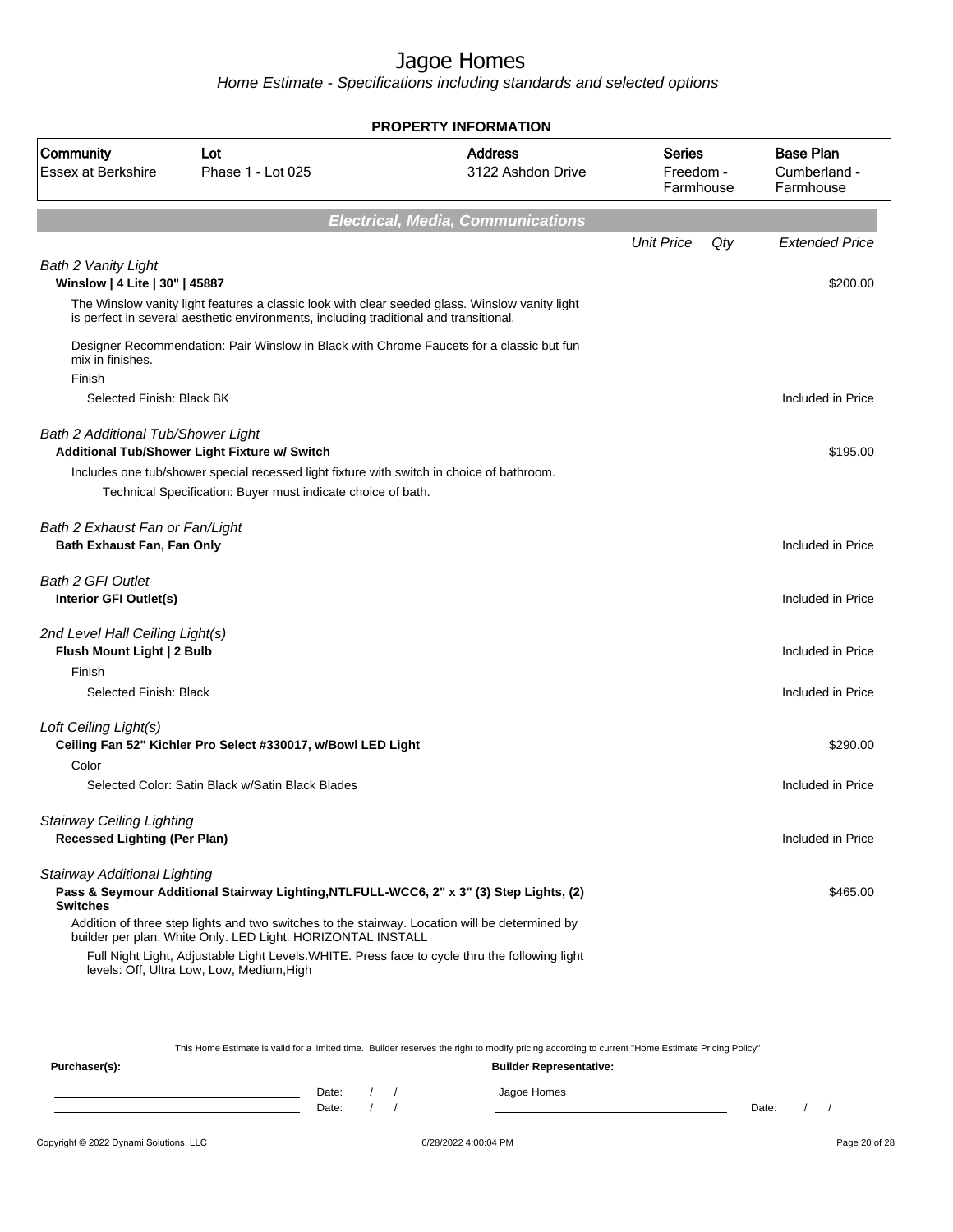Home Estimate - Specifications including standards and selected options

|                                                                           |                                                                                                                                                                                                                                                                                                | <b>PROPERTY INFORMATION</b>              |                                  |     |                                               |
|---------------------------------------------------------------------------|------------------------------------------------------------------------------------------------------------------------------------------------------------------------------------------------------------------------------------------------------------------------------------------------|------------------------------------------|----------------------------------|-----|-----------------------------------------------|
| <b>Community</b><br><b>Essex at Berkshire</b>                             | Lot<br>Phase 1 - Lot 025                                                                                                                                                                                                                                                                       | <b>Address</b><br>3122 Ashdon Drive      | Series<br>Freedom -<br>Farmhouse |     | <b>Base Plan</b><br>Cumberland -<br>Farmhouse |
|                                                                           |                                                                                                                                                                                                                                                                                                | <b>Electrical, Media, Communications</b> |                                  |     |                                               |
|                                                                           |                                                                                                                                                                                                                                                                                                |                                          | <b>Unit Price</b>                | Qty | <b>Extended Price</b>                         |
| Garage Ceiling Light(s)<br>Keyless (2)                                    |                                                                                                                                                                                                                                                                                                |                                          |                                  |     | Included in Price                             |
| Garage Opener<br><b>Garage Door Opener Pre-Wire</b>                       |                                                                                                                                                                                                                                                                                                |                                          |                                  |     | Included in Price                             |
| Garage Exterior Light<br>Kichler Northland #49776                         |                                                                                                                                                                                                                                                                                                |                                          |                                  |     | Included in Price                             |
| Qty Per Plan.<br>14 X 16.75<br>Finish<br>Selected Finish: Black           | This 1 light outdoor wall lantern from the Northland collection combines a white inner finish<br>with a Matte Black exterior. The result is a vintage factory style that fills an area with light.                                                                                             |                                          |                                  |     | Included in Price                             |
| <b>Outside Retreat Light</b>                                              | Exterior Light, Kichler Northland #49775 - Black<br>This 1 light outdoor wall lantern from the Northland collection combines a white inner finish<br>with a Matte Black exterior. The result is a vintage factory style that fills an area with light.<br>Technical Specification: 10"W x 12"H |                                          |                                  |     | Included in Price                             |
| <b>Attic Light</b><br><b>Attic Lights Keyless</b>                         |                                                                                                                                                                                                                                                                                                |                                          |                                  |     | Included in Price                             |
| <b>Front Door Doorbell Button</b><br><b>Doorbell Button at Front Door</b> |                                                                                                                                                                                                                                                                                                |                                          |                                  |     | Included in Price                             |
| <b>Front Door Door Chime</b><br><b>Door Chime</b>                         |                                                                                                                                                                                                                                                                                                |                                          |                                  |     | Included in Price                             |
| Color                                                                     | Entire Home - Electrical Outlets and Switches<br>Electrical Outlets & Switches per Plan & Code                                                                                                                                                                                                 |                                          |                                  |     | Included in Price                             |
| Selected Color: White                                                     |                                                                                                                                                                                                                                                                                                |                                          |                                  |     | Included in Price                             |
| Cable TV Outlets, RG6 wire<br><b>Telephone Interior Jacks</b>             | Entire Home - Cable TV/Phone Outlets (Qty 6 Total)                                                                                                                                                                                                                                             |                                          |                                  | 5   | Included in Price<br>\$0.00                   |

This Home Estimate is valid for a limited time. Builder reserves the right to modify pricing according to current "Home Estimate Pricing Policy"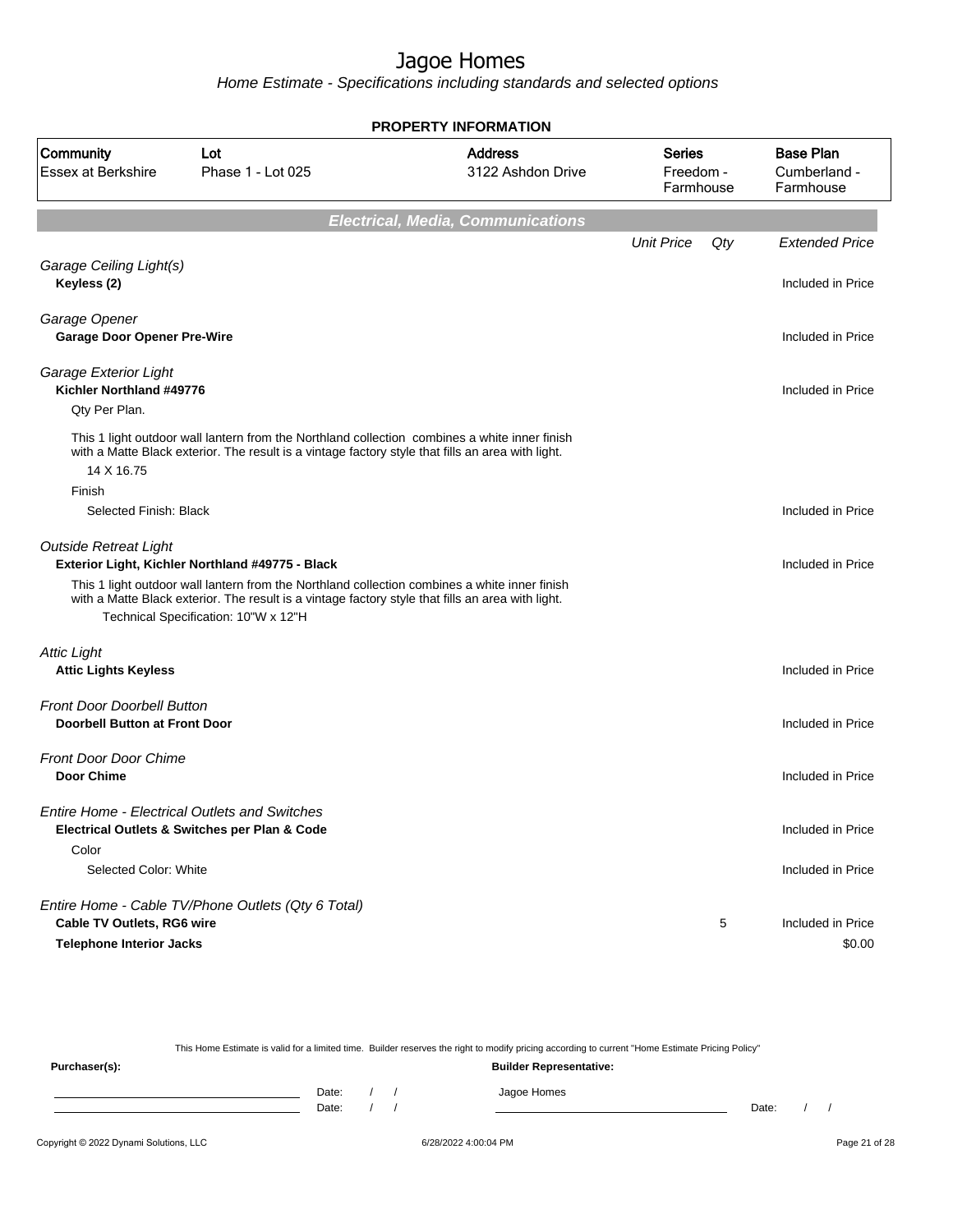|                                                                                                                |                                                                                                                                                                        | <b>PROPERTY INFORMATION</b>              |                                |                                         |       |                                               |
|----------------------------------------------------------------------------------------------------------------|------------------------------------------------------------------------------------------------------------------------------------------------------------------------|------------------------------------------|--------------------------------|-----------------------------------------|-------|-----------------------------------------------|
| Community<br><b>Essex at Berkshire</b>                                                                         | Lot<br>Phase 1 - Lot 025                                                                                                                                               | <b>Address</b>                           | 3122 Ashdon Drive              | <b>Series</b><br>Freedom -<br>Farmhouse |       | <b>Base Plan</b><br>Cumberland -<br>Farmhouse |
|                                                                                                                |                                                                                                                                                                        | <b>Electrical, Media, Communications</b> |                                |                                         |       |                                               |
|                                                                                                                |                                                                                                                                                                        |                                          |                                | <b>Unit Price</b>                       | Qty   | <b>Extended Price</b>                         |
| <b>Entire Home - Additional Cable TV Outlet</b><br><b>Additional Cable TV Outlet</b>                           | Includes one additional cable television outlet to be installed in choice of location.                                                                                 |                                          |                                |                                         |       | \$80.00                                       |
|                                                                                                                | Entire Home - Braced and Wired for Future Ceiling Fan at Existing Ceiling Light<br>Light Location Braced and Wired for Future Ceiling Fan                              |                                          |                                | \$115.00                                | 3     | \$345.00                                      |
|                                                                                                                | Includes addition of bracing and box for ceiling fan addition with a switch                                                                                            |                                          |                                |                                         |       |                                               |
|                                                                                                                | Comments: Bed 2, 3 and 4                                                                                                                                               |                                          |                                |                                         |       |                                               |
| Fan                                                                                                            | Entire Home - Braced and Wired for Future Ceiling Fan with Switch<br>Light Outlet with 2 Switches, Capped with Plate Cover, Braced & Wired for Future Ceiling          |                                          |                                |                                         |       | \$200.00                                      |
| <b>Comments: Owner's</b>                                                                                       |                                                                                                                                                                        |                                          |                                |                                         |       |                                               |
| <b>Entire Home Electrical Service</b><br><b>Electrical Service 200 AMP</b>                                     | Includes 200 AMP electric service upgrade for the entire house.                                                                                                        |                                          |                                |                                         |       | Included in Price                             |
| <b>Exterior Electrical Service</b><br><b>Electrical Service Underground</b>                                    |                                                                                                                                                                        |                                          |                                |                                         |       | Included in Price                             |
| <b>Smoke Detectors</b><br>Smoke Detectors, per plan                                                            |                                                                                                                                                                        |                                          |                                |                                         |       | Included in Price                             |
| Carbon Monoxide Detectors<br>Carbon Monoxide Detectors, per plan                                               |                                                                                                                                                                        |                                          |                                |                                         |       | Included in Price                             |
|                                                                                                                |                                                                                                                                                                        | <b>HVAC</b>                              |                                |                                         |       |                                               |
|                                                                                                                |                                                                                                                                                                        |                                          |                                | <b>Unit Price</b>                       | Qty   | <b>Extended Price</b>                         |
| <b>Entire Home Air Conditioner</b><br>14 Seer Air Conditioning System<br>Up to 14 Seer Air Conditioning System |                                                                                                                                                                        |                                          |                                |                                         |       | Included in Price                             |
| <b>Entire Home Furnace</b>                                                                                     | 92% Plus High Efficiency Gas Home Furnace<br>Includes 92% plus high efficiency gas home furnace<br>Builder makes no guarantee with respect to heating and cooling cost |                                          |                                |                                         |       | Included in Price                             |
| <b>Entire Home Furnace Filter</b><br>Aprilaire Model 2000 Series Air Filter                                    |                                                                                                                                                                        |                                          |                                |                                         |       | Included in Price                             |
| Purchaser(s):                                                                                                  | This Home Estimate is valid for a limited time. Builder reserves the right to modify pricing according to current "Home Estimate Pricing Policy"                       |                                          | <b>Builder Representative:</b> |                                         |       |                                               |
|                                                                                                                | Date:<br>the control of the control of the control of the control of the control of<br>the control of the control of the control of<br>$\prime$<br>Date:               | $\prime$<br>$\sqrt{2}$                   | Jagoe Homes                    |                                         | Date: | $\sqrt{2}$<br>$\prime$                        |
| Copyright © 2022 Dynami Solutions, LLC                                                                         |                                                                                                                                                                        | 6/28/2022 4:00:04 PM                     |                                |                                         |       | Page 22 of 28                                 |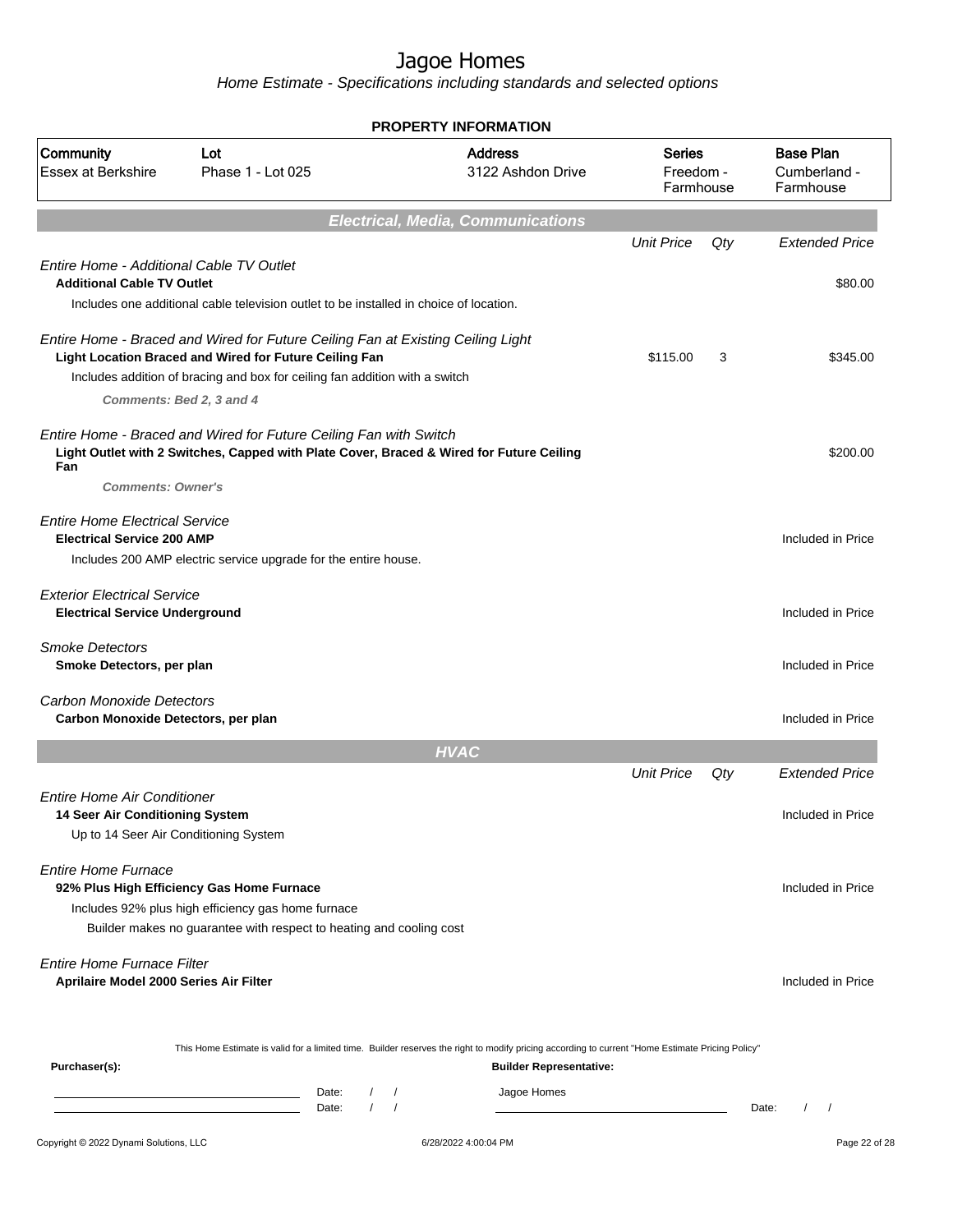Home Estimate - Specifications including standards and selected options

|                                                                     |                                                                                                                                                    | <b>PROPERTY INFORMATION</b>         |                                         |     |                                               |
|---------------------------------------------------------------------|----------------------------------------------------------------------------------------------------------------------------------------------------|-------------------------------------|-----------------------------------------|-----|-----------------------------------------------|
| Community<br><b>Essex at Berkshire</b>                              | Lot<br>Phase 1 - Lot 025                                                                                                                           | <b>Address</b><br>3122 Ashdon Drive | <b>Series</b><br>Freedom -<br>Farmhouse |     | <b>Base Plan</b><br>Cumberland -<br>Farmhouse |
|                                                                     |                                                                                                                                                    | <b>HVAC</b>                         |                                         |     |                                               |
|                                                                     |                                                                                                                                                    |                                     | <b>Unit Price</b>                       | Qty | <b>Extended Price</b>                         |
| <b>Entire Home Thermostat</b><br><b>Programmable Thermostat</b>     |                                                                                                                                                    |                                     |                                         |     | Included in Price                             |
| <b>Indoor Air Quality</b><br>Honeywell Fresh Air Ventilation System |                                                                                                                                                    |                                     |                                         |     | Included in Price                             |
| <b>Entire Home Duct System</b><br><b>Flexible Duct</b>              |                                                                                                                                                    |                                     |                                         |     | Included in Price                             |
| <b>Entire Home Return Air</b><br><b>Multiple Return Air Vents</b>   |                                                                                                                                                    |                                     |                                         |     | Included in Price                             |
|                                                                     | One Return per Bedroom & One Central Return                                                                                                        |                                     |                                         |     |                                               |
| <b>Laundry Dryer Vent</b><br><b>Dryer Vent Vented to Outside</b>    |                                                                                                                                                    |                                     |                                         |     | Included in Price                             |
|                                                                     |                                                                                                                                                    | <b>Floor Coverings</b>              |                                         |     |                                               |
|                                                                     |                                                                                                                                                    |                                     | <b>Unit Price</b>                       | Qty | <b>Extended Price</b>                         |
| <b>Entire Home Carpet Selection</b><br>Mohawk Carpet   Top Card II  |                                                                                                                                                    |                                     |                                         |     | Included in Price                             |
| Color                                                               | Our Proven Performer, Top Card II, offers colorfast and consistent solution dyed Everstrand<br>polyester fiber with a 15 yr Manufacturer Warranty. |                                     |                                         |     |                                               |
| Selected Color: 901 Crystal Ball                                    |                                                                                                                                                    |                                     |                                         |     | Included in Price                             |
| <b>Entire Home Carpet Pad</b><br>6# Carpet Pad                      |                                                                                                                                                    |                                     |                                         |     | Included in Price                             |
| Family Room<br>Luxury Vinyl Plank   Mohawk Arrington                |                                                                                                                                                    |                                     |                                         |     | \$760.00                                      |
|                                                                     | Mohawk's Arrington offers a water-resistant construction, comfort underfoot, and high<br>resistance to dents and scratches in a hardwood look.     |                                     |                                         |     |                                               |
| Color                                                               |                                                                                                                                                    |                                     |                                         |     |                                               |
| <b>Direction</b>                                                    | Selected Color: Gauntlet Gray AU896                                                                                                                |                                     |                                         |     | Included in Price                             |
| Selected Direction: Side to Side                                    |                                                                                                                                                    |                                     |                                         |     | Included in Price                             |
|                                                                     |                                                                                                                                                    |                                     |                                         |     |                                               |
|                                                                     |                                                                                                                                                    |                                     |                                         |     |                                               |

This Home Estimate is valid for a limited time. Builder reserves the right to modify pricing according to current "Home Estimate Pricing Policy" **Purchaser(s): Builder Representative:** Date: / / Jagoe Homes<br>Date: / / Jagoe Homes Date: / / Date: / /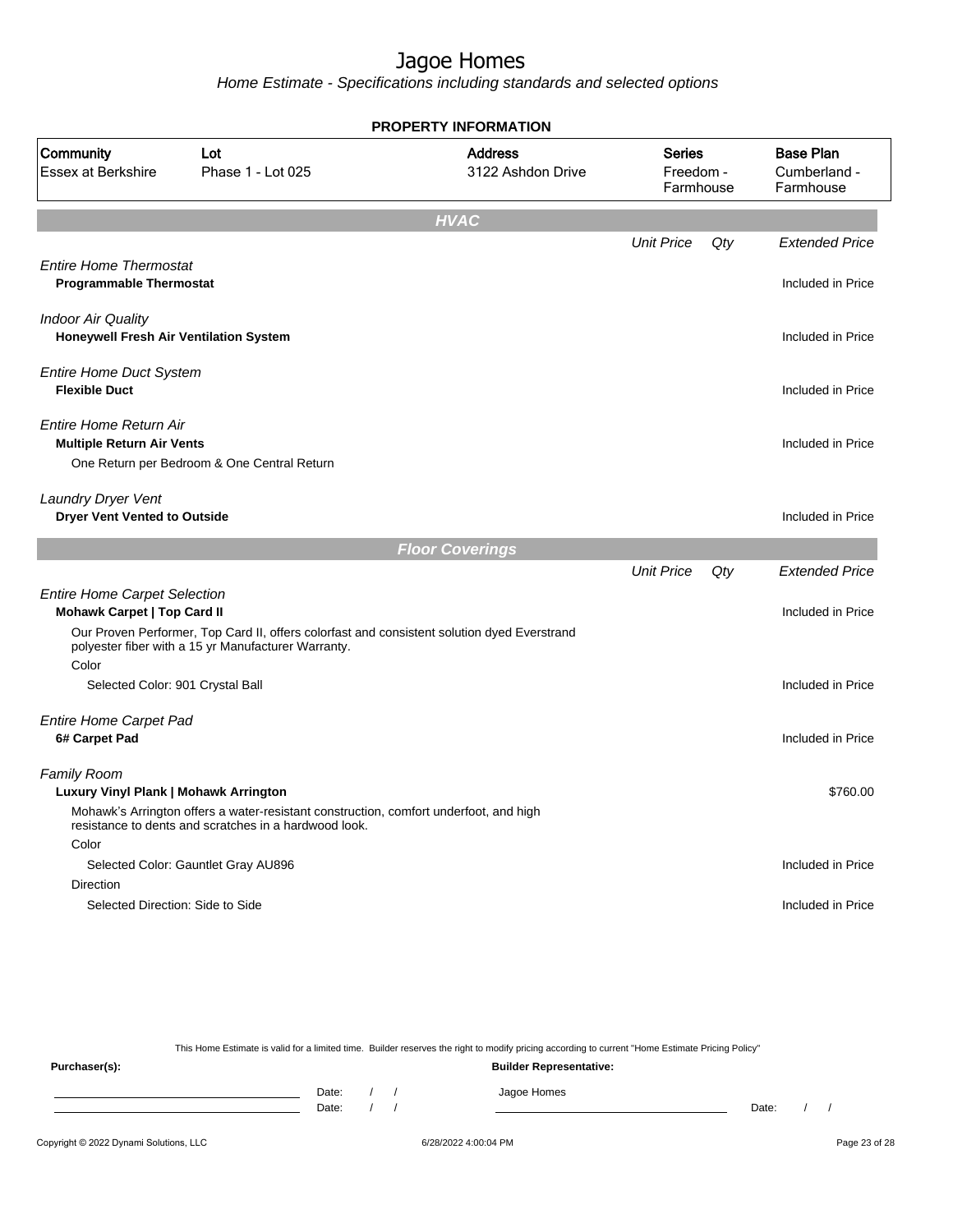Home Estimate - Specifications including standards and selected options

|                                                                       |                                                                                                                                                | <b>PROPERTY INFORMATION</b>         |                                         |     |                                               |
|-----------------------------------------------------------------------|------------------------------------------------------------------------------------------------------------------------------------------------|-------------------------------------|-----------------------------------------|-----|-----------------------------------------------|
| Community<br>Essex at Berkshire                                       | Lot<br>Phase 1 - Lot 025                                                                                                                       | <b>Address</b><br>3122 Ashdon Drive | <b>Series</b><br>Freedom -<br>Farmhouse |     | <b>Base Plan</b><br>Cumberland -<br>Farmhouse |
|                                                                       |                                                                                                                                                | <b>Floor Coverings</b>              |                                         |     |                                               |
|                                                                       |                                                                                                                                                |                                     | <b>Unit Price</b>                       | Qty | <b>Extended Price</b>                         |
| Foyer/Foyer Closet(s)<br>Luxury Vinyl Plank   Mohawk Arrington        |                                                                                                                                                |                                     |                                         |     | Included in Price                             |
|                                                                       | Mohawk's Arrington offers a water-resistant construction, comfort underfoot, and high<br>resistance to dents and scratches in a hardwood look. |                                     |                                         |     |                                               |
| Color                                                                 |                                                                                                                                                |                                     |                                         |     |                                               |
|                                                                       | Selected Color: Gauntlet Gray AU896                                                                                                            |                                     |                                         |     | Included in Price                             |
| Direction                                                             |                                                                                                                                                |                                     |                                         |     |                                               |
| Selected Direction: Side to Side                                      |                                                                                                                                                |                                     |                                         |     | Included in Price                             |
| <b>Owner's Bath Flooring</b><br>Luxury Vinyl Plank   Mohawk Arrington |                                                                                                                                                |                                     |                                         |     | Included in Price                             |
|                                                                       | Mohawk's Arrington offers a water-resistant construction, comfort underfoot, and high<br>resistance to dents and scratches in a hardwood look. |                                     |                                         |     |                                               |
| Color                                                                 |                                                                                                                                                |                                     |                                         |     |                                               |
|                                                                       | Selected Color: Gauntlet Gray AU896                                                                                                            |                                     |                                         |     | Included in Price                             |
| Direction                                                             |                                                                                                                                                |                                     |                                         |     |                                               |
| Selected Direction: Side to Side                                      |                                                                                                                                                |                                     |                                         |     | Included in Price                             |
| Kitchen/Dining Area/Back Hall                                         |                                                                                                                                                |                                     |                                         |     |                                               |
| Luxury Vinyl Plank   Mohawk Arrington                                 |                                                                                                                                                |                                     |                                         |     | Included in Price                             |
|                                                                       | Mohawk's Arrington offers a water-resistant construction, comfort underfoot, and high<br>resistance to dents and scratches in a hardwood look. |                                     |                                         |     |                                               |
| Color                                                                 |                                                                                                                                                |                                     |                                         |     |                                               |
|                                                                       | Selected Color: Gauntlet Gray AU896                                                                                                            |                                     |                                         |     | Included in Price                             |
| Direction                                                             |                                                                                                                                                |                                     |                                         |     |                                               |
| Selected Direction: Side to Side                                      |                                                                                                                                                |                                     |                                         |     | Included in Price                             |
| Bath 2 Flooring                                                       |                                                                                                                                                |                                     |                                         |     |                                               |
| Luxury Vinyl Plank   Mohawk Arrington                                 |                                                                                                                                                |                                     |                                         |     | Included in Price                             |
|                                                                       | Mohawk's Arrington offers a water-resistant construction, comfort underfoot, and high<br>resistance to dents and scratches in a hardwood look. |                                     |                                         |     |                                               |
| Color                                                                 |                                                                                                                                                |                                     |                                         |     |                                               |
|                                                                       | Selected Color: Gauntlet Gray AU896                                                                                                            |                                     |                                         |     | Included in Price                             |
| <b>Direction</b>                                                      |                                                                                                                                                |                                     |                                         |     |                                               |
| Selected Direction: Side to Side                                      |                                                                                                                                                |                                     |                                         |     | Included in Price                             |
|                                                                       |                                                                                                                                                |                                     |                                         |     |                                               |

This Home Estimate is valid for a limited time. Builder reserves the right to modify pricing according to current "Home Estimate Pricing Policy"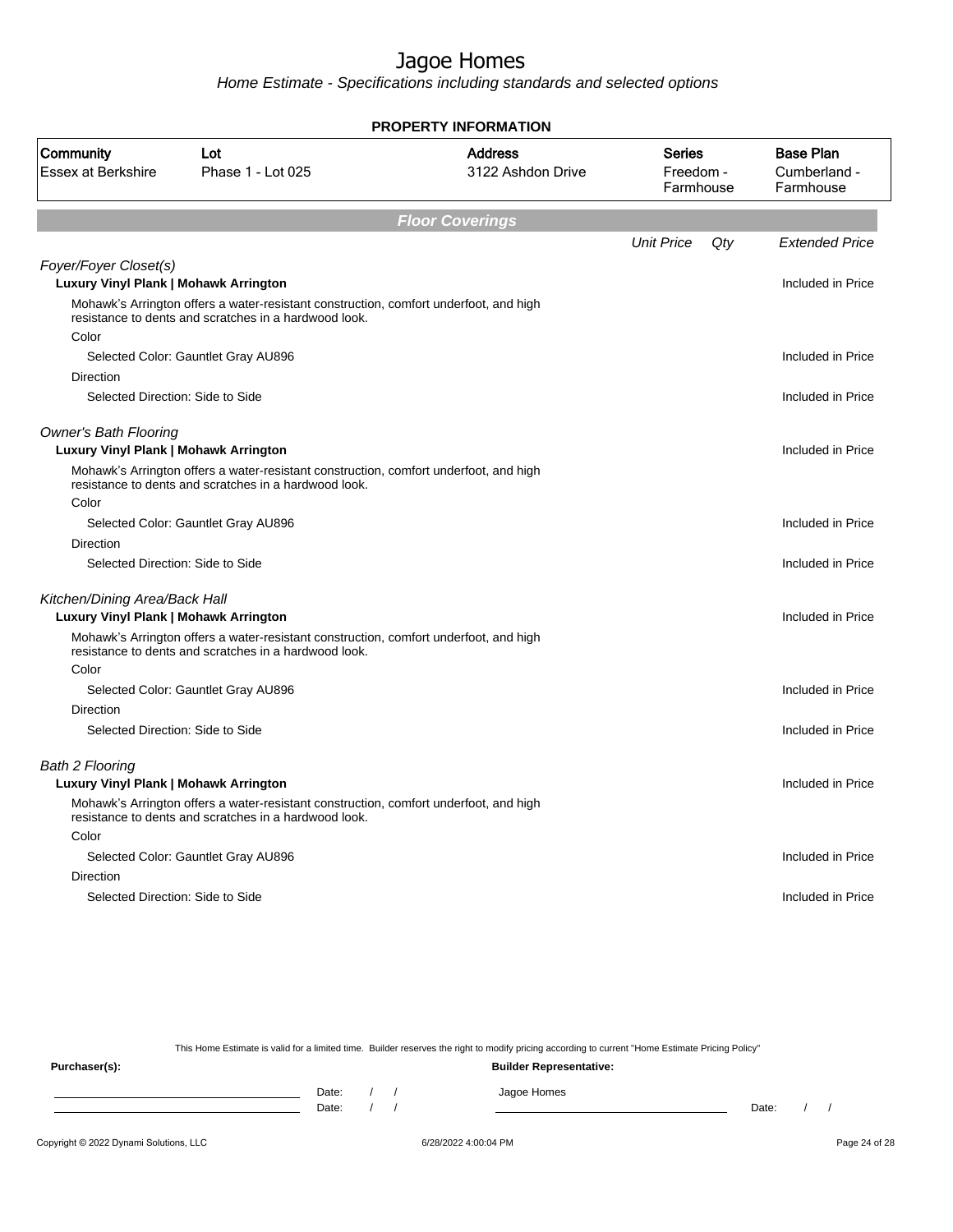Home Estimate - Specifications including standards and selected options

|                                        |                                                                                                                                                | <b>PROPERTY INFORMATION</b>         |                                         |     |                                               |
|----------------------------------------|------------------------------------------------------------------------------------------------------------------------------------------------|-------------------------------------|-----------------------------------------|-----|-----------------------------------------------|
| Community<br><b>Essex at Berkshire</b> | Lot<br>Phase 1 - Lot 025                                                                                                                       | <b>Address</b><br>3122 Ashdon Drive | <b>Series</b><br>Freedom -<br>Farmhouse |     | <b>Base Plan</b><br>Cumberland -<br>Farmhouse |
|                                        |                                                                                                                                                | <b>Floor Coverings</b>              |                                         |     |                                               |
|                                        |                                                                                                                                                |                                     | <b>Unit Price</b>                       | Qty | <b>Extended Price</b>                         |
| <b>Powder Room Flooring</b>            |                                                                                                                                                |                                     |                                         |     |                                               |
| Luxury Vinyl Plank   Mohawk Arrington  |                                                                                                                                                |                                     |                                         |     | Included in Price                             |
| Color                                  | Mohawk's Arrington offers a water-resistant construction, comfort underfoot, and high<br>resistance to dents and scratches in a hardwood look. |                                     |                                         |     |                                               |
|                                        | Selected Color: Gauntlet Gray AU896                                                                                                            |                                     |                                         |     | Included in Price                             |
| Direction                              |                                                                                                                                                |                                     |                                         |     |                                               |
| Selected Direction: Side to Side       |                                                                                                                                                |                                     |                                         |     | Included in Price                             |
|                                        |                                                                                                                                                |                                     |                                         |     |                                               |
| <b>Laundry Flooring</b>                |                                                                                                                                                |                                     |                                         |     |                                               |
| Luxury Vinyl Plank   Mohawk Arrington  | Mohawk's Arrington offers a water-resistant construction, comfort underfoot, and high                                                          |                                     |                                         |     | Included in Price                             |
|                                        | resistance to dents and scratches in a hardwood look.                                                                                          |                                     |                                         |     |                                               |
| Color                                  |                                                                                                                                                |                                     |                                         |     |                                               |
|                                        | Selected Color: Gauntlet Gray AU896                                                                                                            |                                     |                                         |     | Included in Price                             |
| <b>Direction</b>                       |                                                                                                                                                |                                     |                                         |     |                                               |
| Selected Direction: Side to Side       |                                                                                                                                                |                                     |                                         |     | Included in Price                             |
|                                        |                                                                                                                                                | <b>Shelving</b>                     |                                         |     |                                               |
|                                        |                                                                                                                                                |                                     | <b>Unit Price</b>                       | Qty | <b>Extended Price</b>                         |
| <b>Owner's Closet Shelf &amp; Rod</b>  | Closet Shelf 12" Shelf & Rod - 2 Runs Width of Closet - Supported 2'0" O.C. Vented                                                             |                                     |                                         |     | Included in Price                             |
| Long Garment Hanging                   |                                                                                                                                                |                                     |                                         |     |                                               |
|                                        | Selected Long Garment Hanging: None                                                                                                            |                                     |                                         |     | Included in Price                             |
| Standard Hanging                       |                                                                                                                                                |                                     |                                         |     |                                               |
|                                        | Selected Standard Hanging: Standard Hanging (42" & 84")                                                                                        |                                     |                                         |     | Included in Price                             |
| Bedroom 2 Closet Shelf & Rod           |                                                                                                                                                |                                     |                                         |     |                                               |
|                                        | Closet Shelf 12" Shelf & Rod - 2 Runs Width of Closet - Supported 2'0" O.C. Vented                                                             |                                     |                                         |     | Included in Price                             |
| Long Garment Hanging                   |                                                                                                                                                |                                     |                                         |     |                                               |
|                                        | Selected Long Garment Hanging: None                                                                                                            |                                     |                                         |     | Included in Price                             |
| Standard Hanging                       |                                                                                                                                                |                                     |                                         |     |                                               |
|                                        | Selected Standard Hanging: Standard Hanging (42" & 84")                                                                                        |                                     |                                         |     | Included in Price                             |
| Bedroom 3 Closet Shelf & Rod           |                                                                                                                                                |                                     |                                         |     |                                               |
|                                        | Closet Shelf 12" Shelf & Rod - 2 Runs Width of Closet - Supported 2'0" O.C. Vented                                                             |                                     |                                         |     | Included in Price                             |
| Long Garment Hanging                   |                                                                                                                                                |                                     |                                         |     |                                               |
|                                        | Selected Long Garment Hanging: None                                                                                                            |                                     |                                         |     | Included in Price                             |
|                                        |                                                                                                                                                |                                     |                                         |     |                                               |

This Home Estimate is valid for a limited time. Builder reserves the right to modify pricing according to current "Home Estimate Pricing Policy"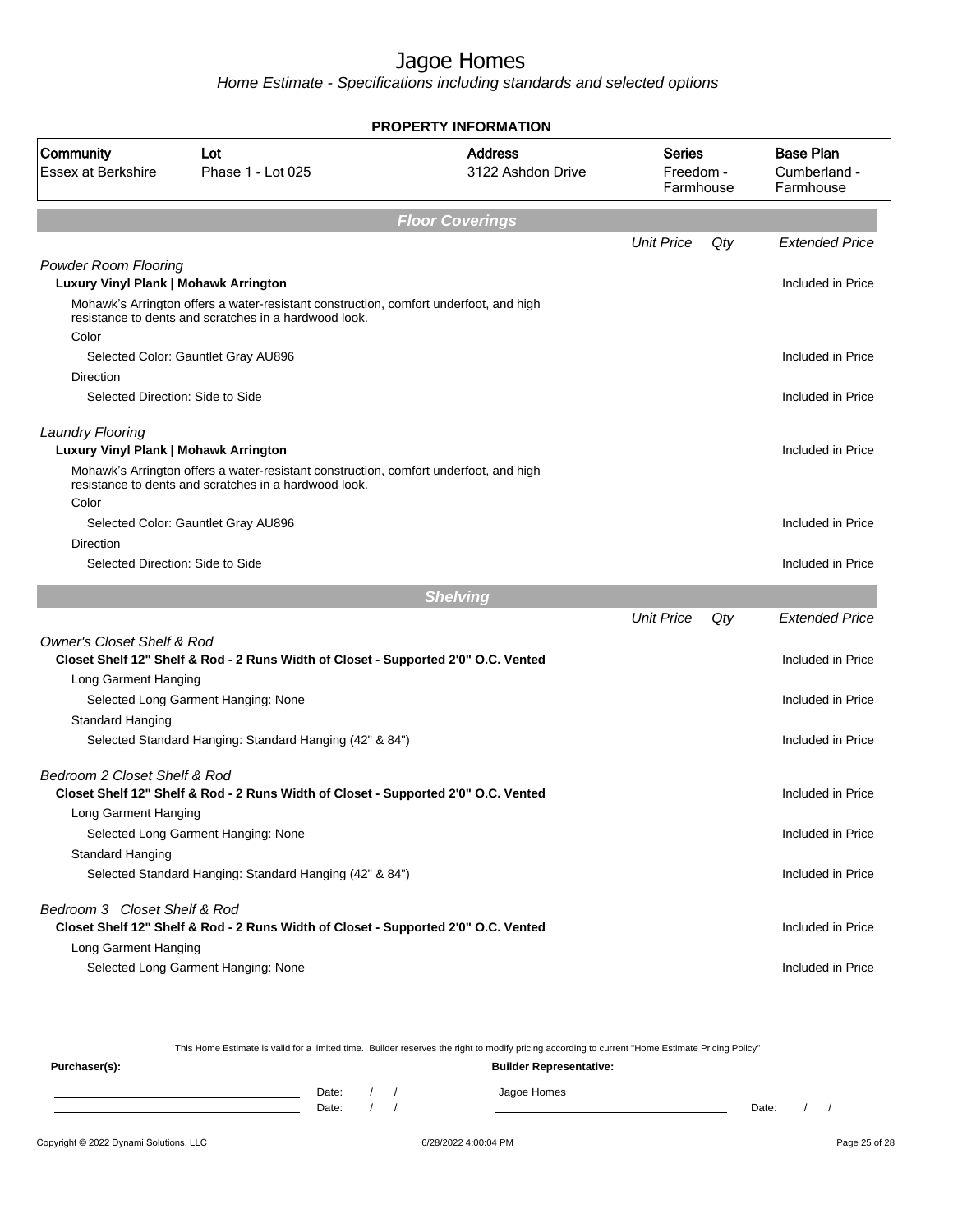Home Estimate - Specifications including standards and selected options

|                                                  | <b>PROPERTY INFORMATION</b>                                                                     |                                     |                                         |     |                                               |  |  |  |  |
|--------------------------------------------------|-------------------------------------------------------------------------------------------------|-------------------------------------|-----------------------------------------|-----|-----------------------------------------------|--|--|--|--|
| Community<br><b>Essex at Berkshire</b>           | Lot<br>Phase 1 - Lot 025                                                                        | <b>Address</b><br>3122 Ashdon Drive | <b>Series</b><br>Freedom -<br>Farmhouse |     | <b>Base Plan</b><br>Cumberland -<br>Farmhouse |  |  |  |  |
|                                                  |                                                                                                 | <b>Shelving</b>                     |                                         |     |                                               |  |  |  |  |
|                                                  |                                                                                                 |                                     | <b>Unit Price</b>                       | Qty | <b>Extended Price</b>                         |  |  |  |  |
| Bedroom 3 Closet Shelf & Rod<br>Standard Hanging |                                                                                                 |                                     |                                         |     |                                               |  |  |  |  |
|                                                  | Selected Standard Hanging: Standard Hanging (42" & 84")                                         |                                     |                                         |     | Included in Price                             |  |  |  |  |
|                                                  |                                                                                                 |                                     |                                         |     |                                               |  |  |  |  |
| Bedroom 4 Closet Shelf & Rod                     | Closet Shelf 12" Shelf & Rod - 2 Runs Width of Closet - Supported 2'0" O.C. Vented              |                                     |                                         |     | Included in Price                             |  |  |  |  |
| Long Garment Hanging                             |                                                                                                 |                                     |                                         |     |                                               |  |  |  |  |
|                                                  | Selected Long Garment Hanging: None                                                             |                                     |                                         |     | Included in Price                             |  |  |  |  |
| Standard Hanging                                 |                                                                                                 |                                     |                                         |     |                                               |  |  |  |  |
|                                                  | Selected Standard Hanging: Standard Hanging (42" & 84")                                         |                                     |                                         |     | Included in Price                             |  |  |  |  |
| <b>Entire Home Storage Shelf</b>                 |                                                                                                 |                                     |                                         |     |                                               |  |  |  |  |
|                                                  | Storage Shelf 12" and 16" deep- Vented (per plan)                                               |                                     |                                         |     | Included in Price                             |  |  |  |  |
|                                                  |                                                                                                 | <b>Foundations</b>                  |                                         |     |                                               |  |  |  |  |
|                                                  |                                                                                                 |                                     | <b>Unit Price</b>                       | Qty | <b>Extended Price</b>                         |  |  |  |  |
| <b>Entire Home Footing Size</b>                  |                                                                                                 |                                     |                                         |     |                                               |  |  |  |  |
|                                                  | 20" Wide x 16" Deep, 3000 psi (with rebar)                                                      |                                     |                                         |     | \$0.00                                        |  |  |  |  |
|                                                  |                                                                                                 | <b>Framing</b>                      |                                         |     |                                               |  |  |  |  |
|                                                  |                                                                                                 |                                     | <b>Unit Price</b>                       | Qty | <b>Extended Price</b>                         |  |  |  |  |
| Entire Home 2 x 4 Wall Studs                     |                                                                                                 |                                     |                                         |     |                                               |  |  |  |  |
| Studs 2 x 4 @ 16" oc, SPF Grade                  |                                                                                                 |                                     |                                         |     | Included in Price                             |  |  |  |  |
| Entire Home 2 x 6 Wall Studs                     |                                                                                                 |                                     |                                         |     |                                               |  |  |  |  |
|                                                  | Studs 2 x 6 @ 24" oc, SPF Grade (Per Plan)                                                      |                                     |                                         |     | Included in Price                             |  |  |  |  |
| <b>Entire Home Exterior Wall Sheathing</b>       |                                                                                                 |                                     |                                         |     |                                               |  |  |  |  |
|                                                  | Exterior Wall Sheathing (7/16" OSB &/or 1/2" Styrofoam)                                         |                                     |                                         |     | Included in Price                             |  |  |  |  |
| Entire Home Exterior Wall House Wrap             |                                                                                                 |                                     |                                         |     |                                               |  |  |  |  |
| <b>Exterior Wall Covering House Wrap</b>         |                                                                                                 |                                     |                                         |     | Included in Price                             |  |  |  |  |
| <b>Entire Home Foundation Plates</b>             |                                                                                                 |                                     |                                         |     |                                               |  |  |  |  |
| Foundation Plates treated yellow pine            |                                                                                                 |                                     |                                         |     | Included in Price                             |  |  |  |  |
|                                                  |                                                                                                 |                                     |                                         |     |                                               |  |  |  |  |
|                                                  | Entire Home - Sub Floor (Where Applicable)<br>Sub Floor 3/4" OSB T&G, glued & screwed or nailed |                                     |                                         |     | Included in Price                             |  |  |  |  |
|                                                  |                                                                                                 |                                     |                                         |     |                                               |  |  |  |  |

This Home Estimate is valid for a limited time. Builder reserves the right to modify pricing according to current "Home Estimate Pricing Policy"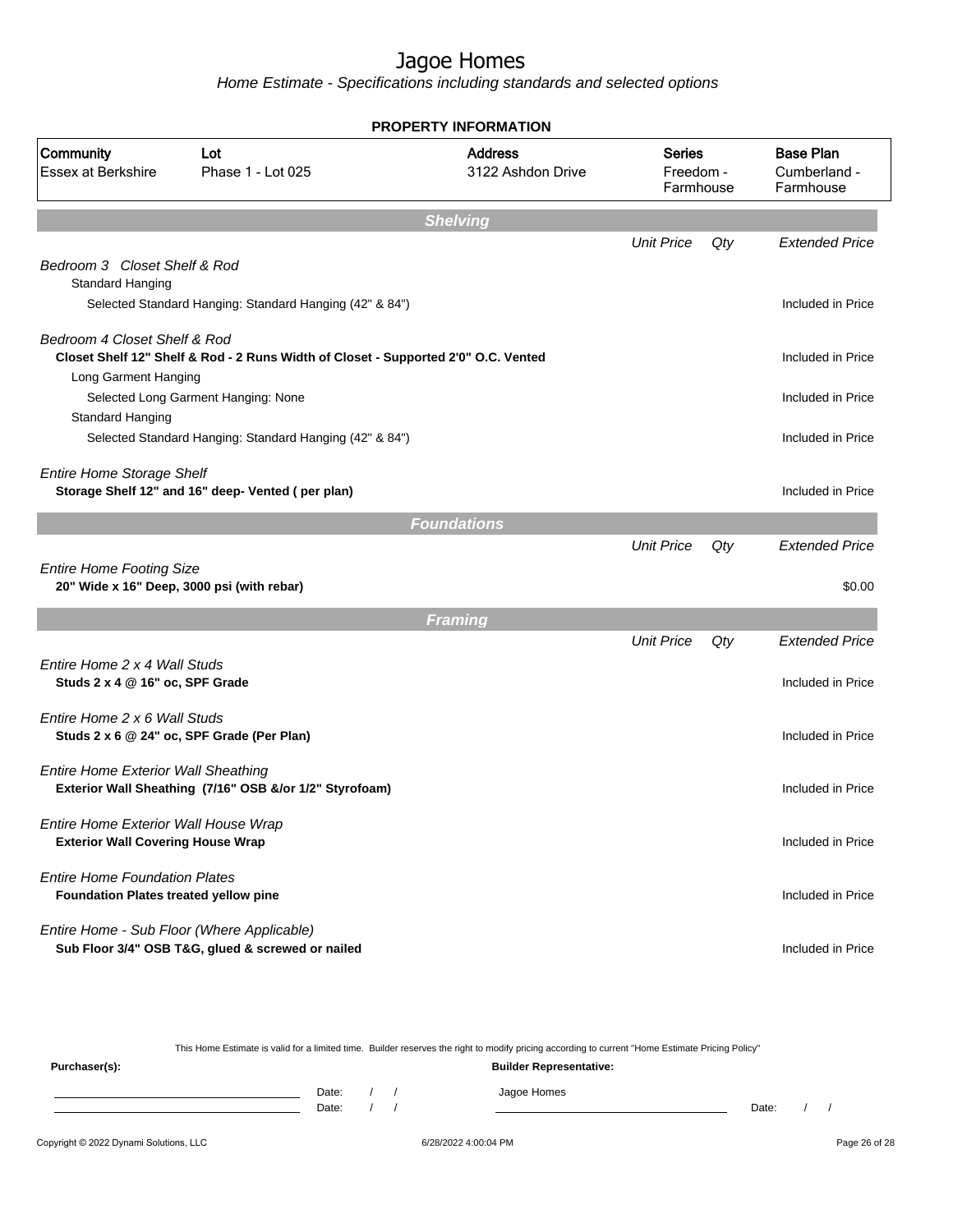|                                                                                                      |                                                                                                      | <b>PROPERTY INFORMATION</b>         |                                         |        |                                               |
|------------------------------------------------------------------------------------------------------|------------------------------------------------------------------------------------------------------|-------------------------------------|-----------------------------------------|--------|-----------------------------------------------|
| Community<br><b>Essex at Berkshire</b>                                                               | Lot<br>Phase 1 - Lot 025                                                                             | <b>Address</b><br>3122 Ashdon Drive | <b>Series</b><br>Freedom -<br>Farmhouse |        | <b>Base Plan</b><br>Cumberland -<br>Farmhouse |
|                                                                                                      |                                                                                                      | <b>Framing</b>                      |                                         |        |                                               |
|                                                                                                      |                                                                                                      |                                     | <b>Unit Price</b>                       | $Q$ ty | <b>Extended Price</b>                         |
| Main Level Ceiling Heights<br>Interior Flat Ceiling Height 9'0"<br>Certain ceiling heights may vary. |                                                                                                      |                                     |                                         |        | Included in Price                             |
| Per Plan Roof Trusses<br><b>Roof Trusses</b>                                                         |                                                                                                      |                                     |                                         |        | Included in Price                             |
| <b>Roof Sheathing</b><br>Roof Sheathing 7/16" OSB                                                    |                                                                                                      |                                     |                                         |        | Included in Price                             |
| 2nd Level Ceiling Heights<br>Interior Flat Ceiling Height 8'0"<br>Certain ceiling heights may vary.  |                                                                                                      |                                     |                                         |        | Included in Price                             |
| 2nd Floor Floor System<br>14" I-Joists (Spacing per Mfg)                                             |                                                                                                      |                                     |                                         |        | Included in Price                             |
|                                                                                                      |                                                                                                      | <b>Landscaping &amp; Yard</b>       |                                         |        |                                               |
| <b>Exterior Lawn Sod</b><br>Basins)                                                                  | Sod All of Yard, Fescue & Bluegrass (Excludes Areas with Brush & Trees & Retention                   |                                     | <b>Unit Price</b>                       | Qty    | <b>Extended Price</b><br>Included in Price    |
| Shrubs & Trees                                                                                       | Shrubs & Trees 5/18" shrubs, 3/3' upright shrubs, 1 tree and landscape mulch                         |                                     |                                         |        | Included in Price                             |
|                                                                                                      |                                                                                                      | <b>Ventilation</b>                  |                                         |        |                                               |
|                                                                                                      |                                                                                                      |                                     | <b>Unit Price</b>                       | Qty    | <b>Extended Price</b>                         |
| <b>Bath Vent Fans</b><br><b>Bath Fans Vented to Exterior</b>                                         |                                                                                                      |                                     |                                         |        | Included in Price                             |
|                                                                                                      | Kitchen Range Hood or Microwave Hood Vent<br>Kitchen Range Hood or Microwave Hood Vented to Exterior |                                     |                                         |        | Included in Price                             |
| Roof Whirlybird                                                                                      | Aluminum Turbine Ventilator "Whirlybird", by design                                                  |                                     |                                         |        | Included in Price                             |
| <b>Home Soffit Vents</b><br>Soffit Vent Continuous Perforated Vinyl                                  |                                                                                                      |                                     |                                         |        | Included in Price                             |
|                                                                                                      |                                                                                                      |                                     |                                         |        |                                               |

|               |       | This Home Estimate is valid for a limited time. Builder reserves the right to modify pricing according to current "Home Estimate Pricing Policy" |  |             |       |  |  |  |  |
|---------------|-------|--------------------------------------------------------------------------------------------------------------------------------------------------|--|-------------|-------|--|--|--|--|
| Purchaser(s): |       | <b>Builder Representative:</b>                                                                                                                   |  |             |       |  |  |  |  |
|               | Date: |                                                                                                                                                  |  | Jagoe Homes |       |  |  |  |  |
|               | Date: |                                                                                                                                                  |  |             | Date: |  |  |  |  |
|               |       |                                                                                                                                                  |  |             |       |  |  |  |  |